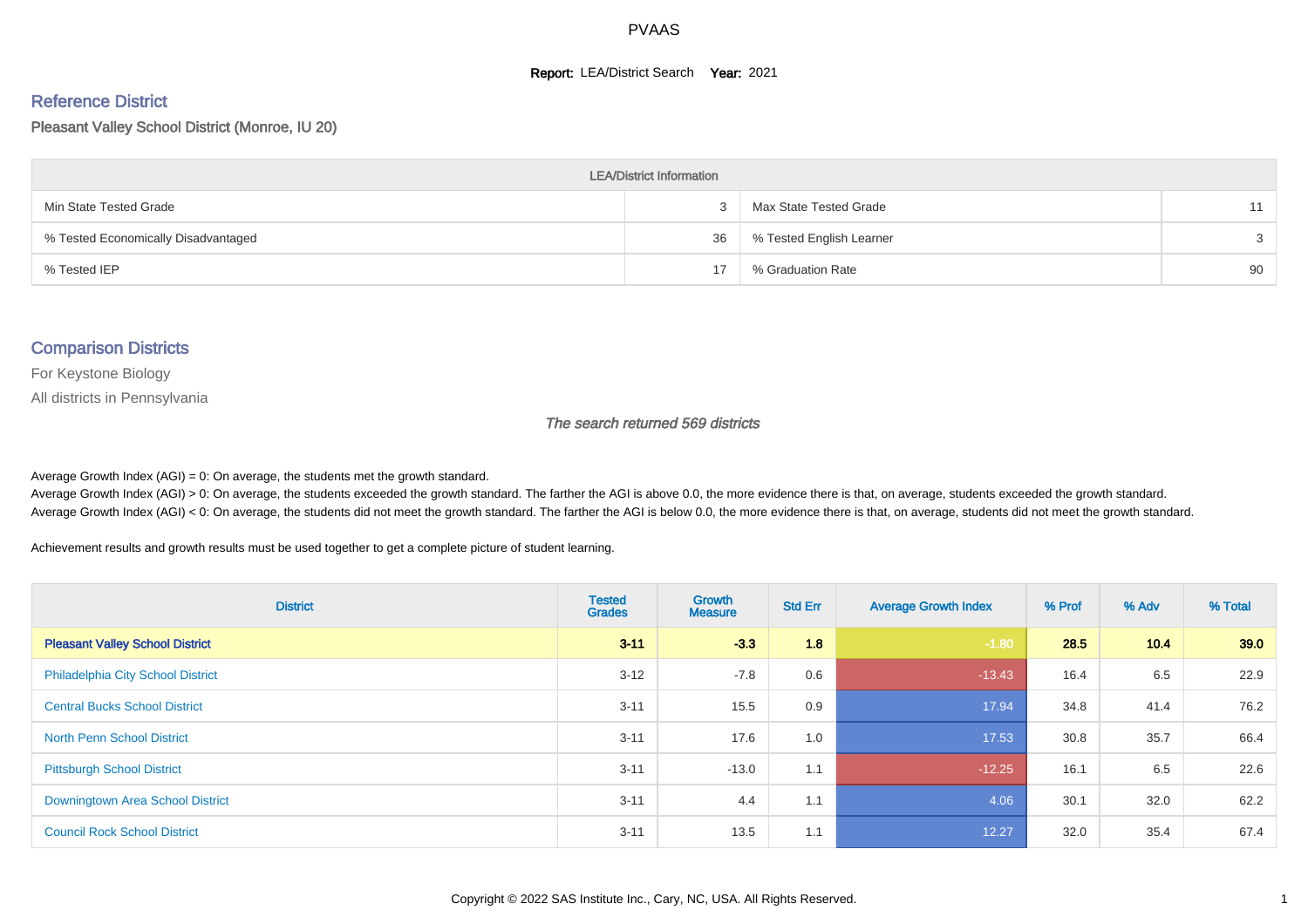| <b>District</b>                           | <b>Tested</b><br><b>Grades</b> | <b>Growth</b><br><b>Measure</b> | <b>Std Err</b> | <b>Average Growth Index</b> | % Prof | % Adv | % Total |
|-------------------------------------------|--------------------------------|---------------------------------|----------------|-----------------------------|--------|-------|---------|
| <b>Pleasant Valley School District</b>    | $3 - 11$                       | $-3.3$                          | 1.8            | $-1.80$                     | 28.5   | 10.4  | 39.0    |
| <b>Bethlehem Area School District</b>     | $3 - 11$                       | $-4.5$                          | 1.1            | $-3.91$                     | 20.4   | 11.3  | 31.7    |
| <b>Parkland School District</b>           | $3 - 11$                       | $-3.7$                          | $1.2$          | $-3.17$                     | 31.4   | 30.6  | 62.0    |
| <b>West Chester Area School District</b>  | $3 - 11$                       | $-2.1$                          | 1.2            | $-1.83$                     | 36.4   | 23.2  | 59.6    |
| <b>Reading School District</b>            | $3 - 11$                       | 4.3                             | 1.2            | 3.71                        | 16.8   | 6.0   | 22.8    |
| <b>East Penn School District</b>          | $3 - 11$                       | 8.9                             | 1.2            | 7.61                        | 32.8   | 26.4  | 59.2    |
| <b>Cumberland Valley School District</b>  | $3 - 12$                       | 18.6                            | $1.2$          | 15.79                       | 31.3   | 39.2  | 70.5    |
| <b>Spring-Ford Area School District</b>   | $3 - 11$                       | 16.6                            | 1.2            | 14.02                       | 30.4   | 45.3  | 75.7    |
| <b>Lower Merion School District</b>       | $3 - 11$                       | 18.9                            | 1.2            | 15.42                       | 29.4   | 48.6  | 78.0    |
| <b>Central Dauphin School District</b>    | $3 - 11$                       | $-5.2$                          | 1.2            | $-4.24$                     | 29.3   | 8.7   | 38.0    |
| <b>Chambersburg Area School District</b>  | $3 - 11$                       | $-5.6$                          | 1.3            | $-4.42$                     | 24.2   | 15.2  | 39.4    |
| <b>North Allegheny School District</b>    | $3 - 11$                       | 18.0                            | 1.3            | 14.25                       | 30.5   | 42.9  | 73.4    |
| <b>Hempfield School District</b>          | $3 - 11$                       | 13.4                            | 1.3            | 10.53                       | 29.9   | 36.8  | 66.7    |
| <b>Pennsbury School District</b>          | $3 - 11$                       | 5.6                             | 1.3            | 4.38                        | 37.7   | 27.7  | 65.4    |
| <b>Easton Area School District</b>        | $3 - 12$                       | 6.3                             | 1.3            | 4.91                        | 24.1   | 13.0  | 37.1    |
| <b>West Shore School District</b>         | $3 - 12$                       | 2.2                             | 1.3            | 1.68                        | 31.8   | 15.2  | 47.1    |
| <b>Neshaminy School District</b>          | $3 - 11$                       | 8.6                             | 1.3            | 6.56                        | 31.3   | 23.9  | 55.2    |
| <b>State College Area School District</b> | $3 - 11$                       | 24.5                            | 1.3            | 18.59                       | 31.9   | 46.9  | 78.8    |
| Mt Lebanon School District                | $3 - 11$                       | 2.4                             | 1.3            | 1.79                        | 39.3   | 37.4  | 76.8    |
| <b>Upper Darby School District</b>        | $3 - 12$                       | 11.2                            | 1.4            | 8.28                        | 23.8   | 11.8  | 35.6    |
| <b>Allentown City School District</b>     | $3 - 12$                       | $-16.9$                         | 1.4            | $-12.37$                    | 5.9    | 0.4   | 6.3     |
| <b>Haverford Township School District</b> | $3 - 11$                       | 1.4                             | 1.4            | 1.05                        | 36.7   | 26.3  | 63.0    |
| <b>Millcreek Township School District</b> | $3 - 11$                       | 9.1                             | 1.4            | 6.61                        | 34.5   | 30.1  | 64.6    |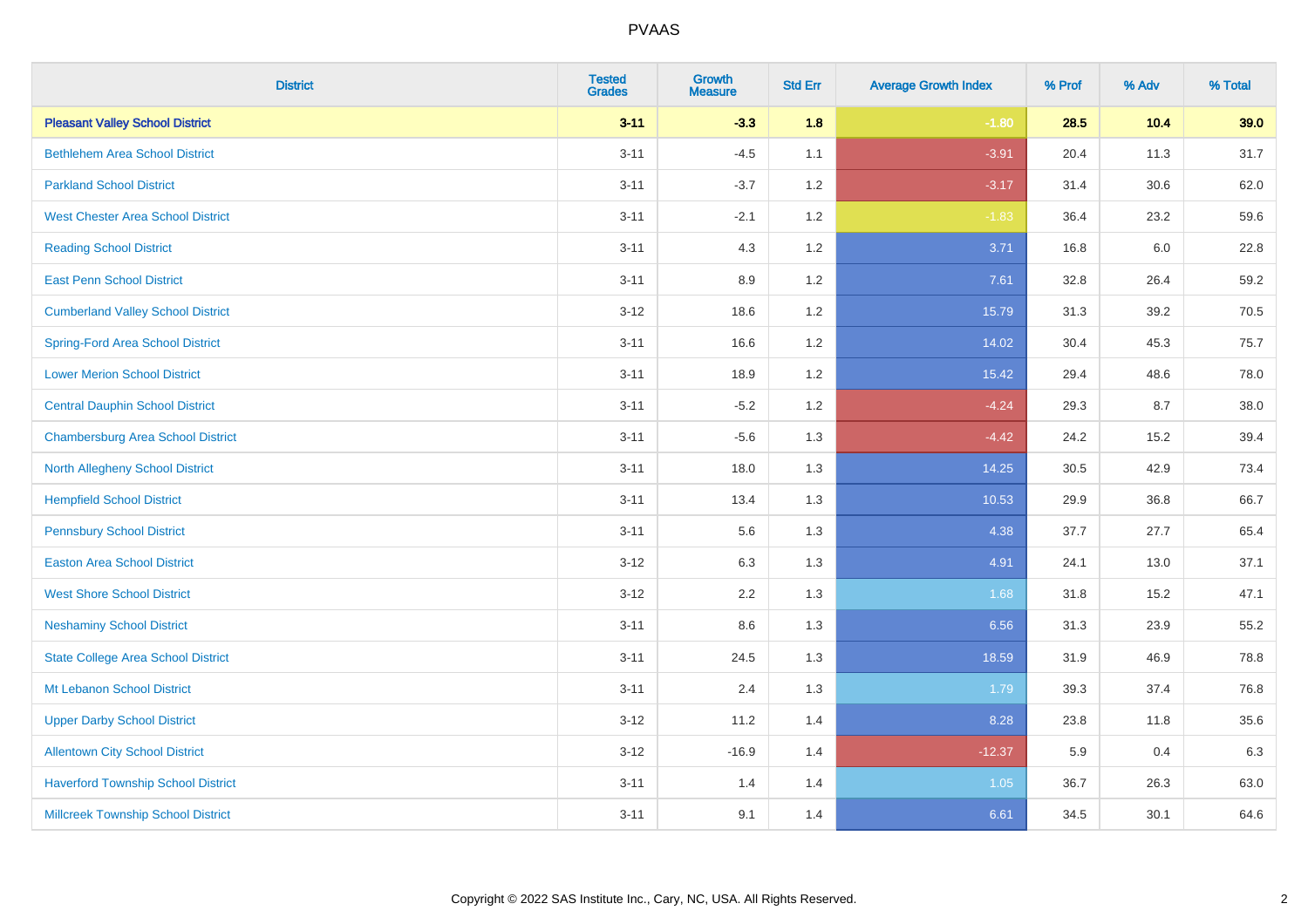| <b>District</b>                             | <b>Tested</b><br><b>Grades</b> | <b>Growth</b><br><b>Measure</b> | <b>Std Err</b> | <b>Average Growth Index</b> | % Prof | % Adv   | % Total |
|---------------------------------------------|--------------------------------|---------------------------------|----------------|-----------------------------|--------|---------|---------|
| <b>Pleasant Valley School District</b>      | $3 - 11$                       | $-3.3$                          | 1.8            | $-1.80$                     | 28.5   | 10.4    | 39.0    |
| <b>Lancaster School District</b>            | $3 - 12$                       | $-10.0$                         | 1.4            | $-7.22$                     | 9.0    | $3.9\,$ | 12.8    |
| <b>Bristol Township School District</b>     | $3 - 11$                       | $-7.4$                          | 1.4            | $-5.32$                     | 13.8   | 4.6     | 18.4    |
| <b>Boyertown Area School District</b>       | $3 - 11$                       | $-2.9$                          | 1.4            | $-2.06$                     | 30.8   | 22.6    | 53.4    |
| <b>Dallastown Area School District</b>      | $3 - 11$                       | 19.9                            | 1.4            | 14.14                       | 36.8   | 34.2    | 71.0    |
| <b>Williamsport Area School District</b>    | $3 - 11$                       | $-11.7$                         | 1.4            | $-8.29$                     | 18.2   | 10.5    | 28.7    |
| <b>Seneca Valley School District</b>        | $3 - 11$                       | 0.8                             | 1.4            | 0.54                        | 40.6   | 25.2    | 65.8    |
| <b>Souderton Area School District</b>       | $3 - 11$                       | 18.5                            | 1.4            | 12.86                       | 39.2   | 31.2    | 70.4    |
| East Stroudsburg Area School District       | $3 - 11$                       | $-4.9$                          | 1.4            | $-3.38$                     | 22.7   | 12.5    | 35.2    |
| <b>Avon Grove School District</b>           | $3 - 10$                       | 7.6                             | 1.4            | 5.29                        | 33.7   | 33.2    | 67.0    |
| <b>Erie City School District</b>            | $3 - 12$                       | $-4.5$                          | 1.4            | $-3.09$                     | 13.4   | 6.7     | 20.1    |
| <b>Manheim Township School District</b>     | $3 - 12$                       | 10.9                            | 1.5            | 7.51                        | 30.9   | 31.0    | 61.9    |
| <b>Wilson School District</b>               | $3 - 12$                       | 0.5                             | 1.5            | 0.32                        | 30.4   | 25.5    | 55.9    |
| <b>Pennridge School District</b>            | $3 - 10$                       | 7.4                             | 1.5            | 5.10                        | 32.0   | 27.6    | 59.6    |
| <b>Penn Manor School District</b>           | $3 - 11$                       | 7.1                             | 1.5            | 4.82                        | 26.7   | 20.5    | 47.2    |
| <b>Butler Area School District</b>          | $3 - 11$                       | $-14.1$                         | 1.5            | $-9.60$                     | 26.4   | 11.1    | 37.5    |
| <b>Central York School District</b>         | $3-12$                         | 12.9                            | 1.5            | 8.64                        | 31.4   | 24.1    | 55.5    |
| <b>Perkiomen Valley School District</b>     | $3 - 11$                       | 2.7                             | 1.5            | 1.83                        | 35.0   | 25.3    | 60.3    |
| <b>Centennial School District</b>           | $3 - 10$                       | 1.5                             | 1.5            | 0.98                        | 23.6   | 12.4    | 36.0    |
| Altoona Area School District                | $3-12$                         | 0.1                             | 1.5            | 0.07                        | 29.0   | 13.8    | 42.8    |
| <b>Owen J Roberts School District</b>       | $3 - 11$                       | $-3.5$                          | 1.5            | $-2.27$                     | 36.8   | 24.4    | 61.2    |
| Pennsylvania Cyber Charter School           | $3 - 11$                       | 0.6                             | 1.5            | 0.37                        | 20.8   | 8.1     | 28.9    |
| <b>Quakertown Community School District</b> | $3-12$                         | $-4.3$                          | 1.5            | $-2.79$                     | 33.8   | 20.1    | 53.8    |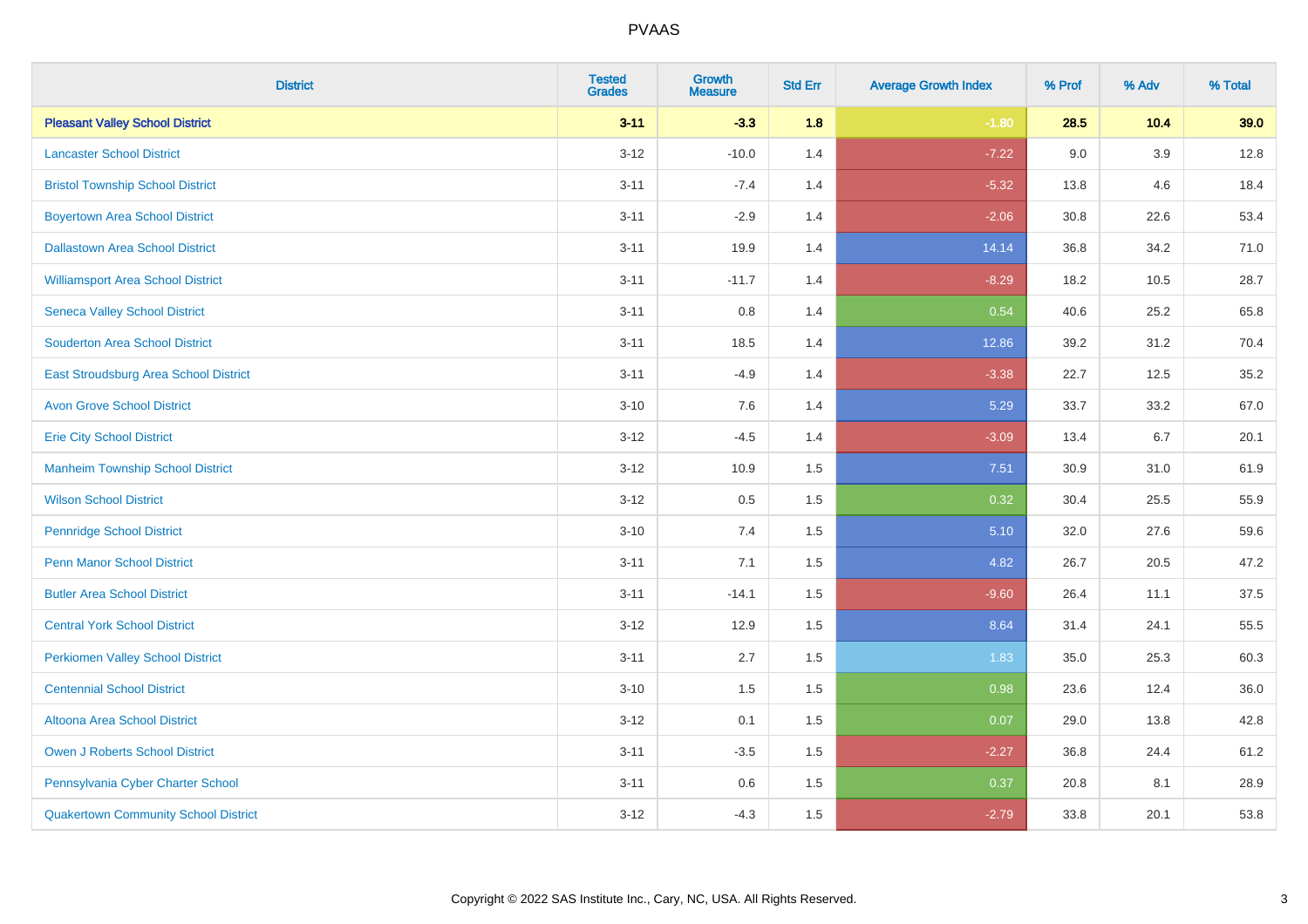| <b>District</b>                                    | <b>Tested</b><br><b>Grades</b> | <b>Growth</b><br><b>Measure</b> | <b>Std Err</b> | <b>Average Growth Index</b> | % Prof | % Adv | % Total |
|----------------------------------------------------|--------------------------------|---------------------------------|----------------|-----------------------------|--------|-------|---------|
| <b>Pleasant Valley School District</b>             | $3 - 11$                       | $-3.3$                          | 1.8            | $-1.80$                     | 28.5   | 10.4  | 39.0    |
| <b>Canon-Mcmillan School District</b>              | $3 - 11$                       | $-5.0$                          | 1.5            | $-3.25$                     | 30.8   | 28.5  | 59.3    |
| Northampton Area School District                   | $3 - 11$                       | 3.2                             | 1.5            | 2.05                        | 29.8   | 17.9  | 47.7    |
| <b>Commonwealth Charter Academy Charter School</b> | $3 - 10$                       | 4.2                             | 1.6            | 2.68                        | 27.0   | 15.6  | 42.5    |
| <b>Hazleton Area School District</b>               | $3 - 11$                       | 6.0                             | 1.6            | 3.85                        | 20.5   | 9.0   | 29.5    |
| <b>Cornwall-Lebanon School District</b>            | $3 - 11$                       | 8.2                             | 1.6            | 5.24                        | 28.0   | 20.5  | 48.6    |
| <b>Bensalem Township School District</b>           | $3 - 11$                       | 1.0                             | 1.6            | 0.63                        | 24.3   | 10.7  | 34.9    |
| <b>Armstrong School District</b>                   | $3 - 11$                       | 9.8                             | 1.6            | 6.22                        | 32.8   | 24.6  | 57.4    |
| <b>Methacton School District</b>                   | $3 - 11$                       | 11.0                            | 1.6            | 6.94                        | 36.0   | 33.6  | 69.6    |
| <b>Abington School District</b>                    | $3 - 10$                       | 0.9                             | 1.6            | 0.57                        | 29.7   | 28.7  | 58.4    |
| <b>Ridley School District</b>                      | $3 - 12$                       | 0.3                             | 1.6            | 0.21                        | 32.0   | 10.7  | 42.6    |
| <b>Mifflin County School District</b>              | $3 - 11$                       | 12.3                            | 1.6            | 7.69                        | 35.1   | 15.1  | 50.3    |
| <b>Norwin School District</b>                      | $3 - 11$                       | $-1.1$                          | 1.6            | $-0.70$                     | 37.7   | 27.6  | 65.2    |
| <b>Stroudsburg Area School District</b>            | $3 - 11$                       | $7.5\,$                         | 1.6            | 4.70                        | 30.4   | 18.3  | 48.7    |
| <b>Hempfield Area School District</b>              | $3 - 12$                       | $-10.2$                         | 1.6            | $-6.37$                     | 28.1   | 19.2  | 47.3    |
| <b>York Co School Of Technology</b>                | $9 - 12$                       | $-10.9$                         | 1.6            | $-6.79$                     | 22.6   | 4.0   | 26.6    |
| <b>Governor Mifflin School District</b>            | $3 - 11$                       | $-4.4$                          | 1.6            | $-2.69$                     | 30.3   | 7.7   | 38.0    |
| <b>Coatesville Area School District</b>            | $3 - 11$                       | $-9.5$                          | 1.6            | $-5.81$                     | 12.8   | 3.3   | 16.2    |
| Hatboro-Horsham School District                    | $3 - 11$                       | $-2.7$                          | 1.6            | $-1.65$                     | 27.9   | 17.9  | 45.8    |
| <b>Delaware Valley School District</b>             | $3 - 11$                       | 15.7                            | 1.6            | 9.62                        | 36.7   | 32.1  | 68.8    |
| Mechanicsburg Area School District                 | $3 - 11$                       | $-5.7$                          | 1.6            | $-3.48$                     | 35.1   | 16.0  | 51.2    |
| <b>Hollidaysburg Area School District</b>          | $3 - 11$                       | $-2.7$                          | 1.6            | $-1.64$                     | 32.6   | 15.2  | 47.8    |
| <b>Colonial School District</b>                    | $3 - 11$                       | 22.1                            | 1.6            | 13.55                       | 27.2   | 43.5  | 70.6    |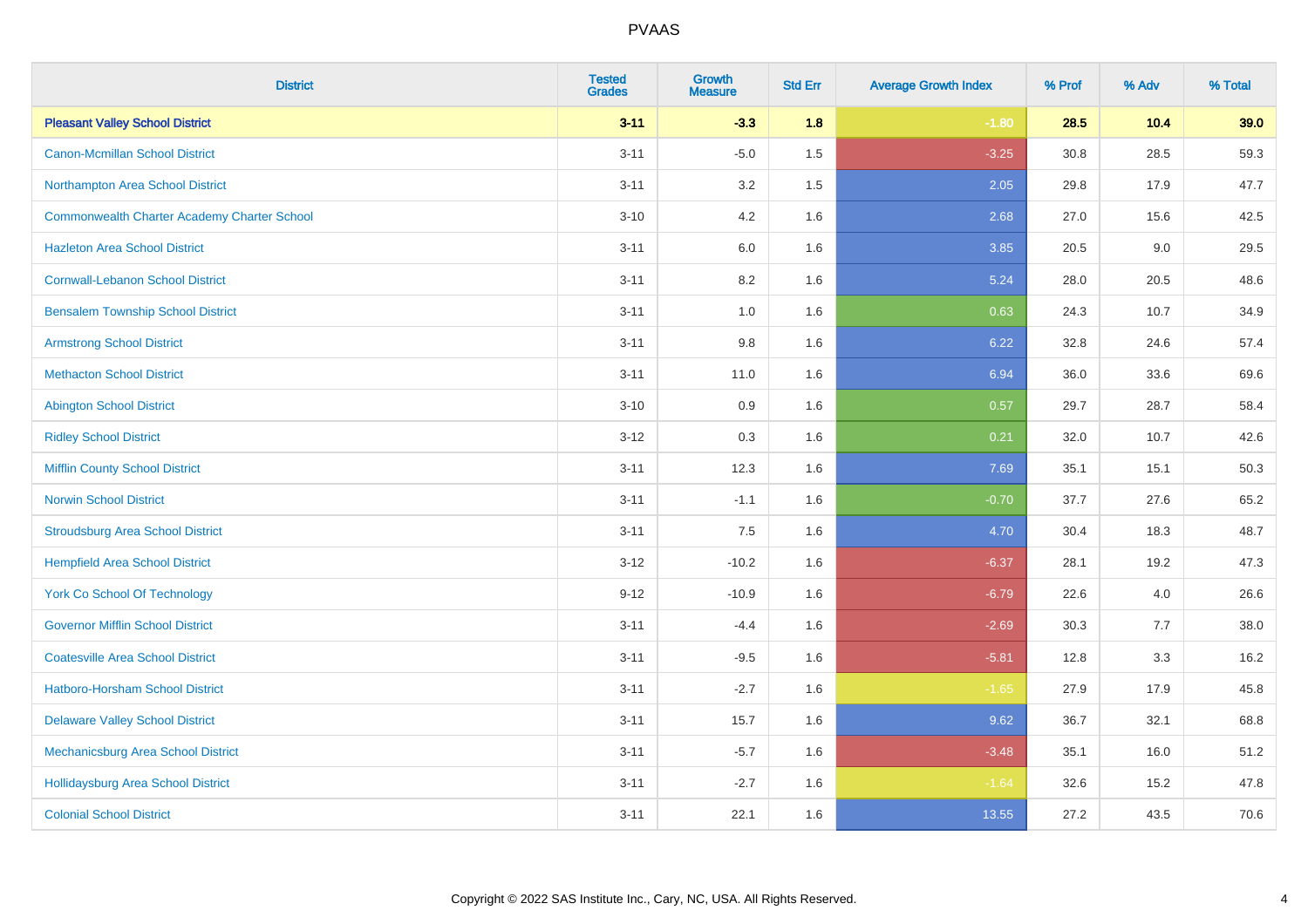| <b>District</b>                               | <b>Tested</b><br><b>Grades</b> | <b>Growth</b><br><b>Measure</b> | <b>Std Err</b> | <b>Average Growth Index</b> | % Prof | % Adv | % Total |
|-----------------------------------------------|--------------------------------|---------------------------------|----------------|-----------------------------|--------|-------|---------|
| <b>Pleasant Valley School District</b>        | $3 - 11$                       | $-3.3$                          | 1.8            | $-1.80$                     | 28.5   | 10.4  | 39.0    |
| <b>Warren County School District</b>          | $3 - 11$                       | $-0.1$                          | 1.6            | $-0.06$                     | 26.7   | 9.7   | 36.4    |
| <b>Nazareth Area School District</b>          | $3 - 11$                       | $-2.5$                          | 1.7            | $-1.53$                     | 29.2   | 24.6  | 53.8    |
| <b>Norristown Area School District</b>        | $3-12$                         | $-25.4$                         | 1.7            | $-15.35$                    | 10.6   | 1.8   | 12.4    |
| <b>Kennett Consolidated School District</b>   | $3 - 11$                       | $-10.4$                         | 1.7            | $-6.27$                     | 28.7   | 14.0  | 42.7    |
| <b>Whitehall-Coplay School District</b>       | $3 - 11$                       | 11.8                            | 1.7            | 7.06                        | 32.3   | 21.7  | 54.0    |
| <b>Pine-Richland School District</b>          | $3 - 11$                       | 9.3                             | 1.7            | 5.56                        | 42.3   | 35.8  | 78.1    |
| <b>South Western School District</b>          | $3 - 12$                       | 2.5                             | 1.7            | 1.48                        | 36.2   | 19.7  | 55.9    |
| <b>Conestoga Valley School District</b>       | $3 - 11$                       | 2.4                             | 1.7            | 1.43                        | 35.0   | 23.5  | 58.5    |
| <b>Ephrata Area School District</b>           | $3 - 11$                       | 6.8                             | 1.7            | 4.08                        | 31.6   | 17.1  | 48.8    |
| Abington Heights School District              | $3 - 11$                       | 6.7                             | 1.7            | 4.00                        | 33.8   | 31.7  | 65.5    |
| <b>Bethel Park School District</b>            | $3 - 11$                       | $-4.4$                          | 1.7            | $-2.62$                     | 40.1   | 27.3  | 67.4    |
| <b>Elizabethtown Area School District</b>     | $3 - 12$                       | 7.1                             | 1.7            | 4.19                        | 36.4   | 27.6  | 64.0    |
| <b>Garnet Valley School District</b>          | $3 - 10$                       | 0.2                             | 1.7            | 0.13                        | 34.9   | 26.4  | 61.3    |
| <b>Wissahickon School District</b>            | $3 - 10$                       | $-5.3$                          | 1.7            | $-3.14$                     | 27.5   | 29.0  | 56.6    |
| <b>Exeter Township School District</b>        | $3 - 11$                       | $-1.0$                          | 1.7            | $-0.58$                     | 27.2   | 15.6  | 42.8    |
| <b>Conewago Valley School District</b>        | $3 - 12$                       | 7.6                             | 1.7            | 4.46                        | 41.3   | 19.4  | 60.6    |
| <b>Peters Township School District</b>        | $3 - 11$                       | 14.1                            | 1.7            | 8.16                        | 35.2   | 41.6  | 76.8    |
| <b>Carlisle Area School District</b>          | $3 - 11$                       | $-5.2$                          | 1.7            | $-2.99$                     | 28.0   | 19.3  | 47.3    |
| <b>Unionville-Chadds Ford School District</b> | $3 - 11$                       | 15.8                            | 1.7            | 9.12                        | 31.2   | 48.0  | 79.2    |
| <b>Springfield School District</b>            | $3 - 11$                       | 1.2                             | 1.7            | 0.69                        | 31.8   | 25.2  | 56.9    |
| <b>Shaler Area School District</b>            | $3 - 11$                       | $-2.1$                          | 1.8            | $-1.18$                     | 32.0   | 13.0  | 45.0    |
| <b>Penn-Trafford School District</b>          | $3 - 11$                       | 2.9                             | 1.8            | 1.68                        | 46.3   | 26.2  | 72.5    |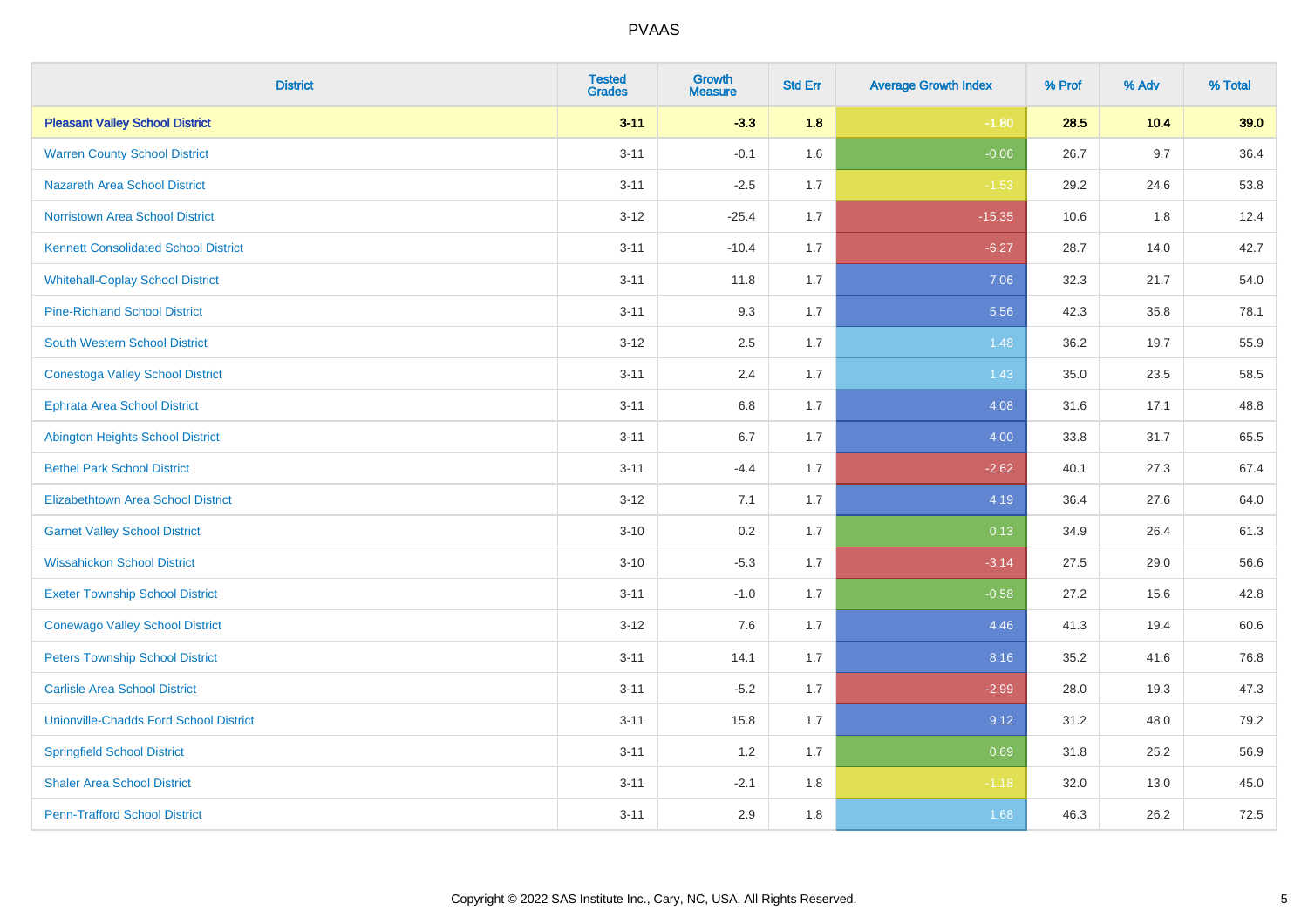| <b>District</b>                          | <b>Tested</b><br><b>Grades</b> | <b>Growth</b><br><b>Measure</b> | <b>Std Err</b> | <b>Average Growth Index</b> | % Prof | % Adv | % Total |
|------------------------------------------|--------------------------------|---------------------------------|----------------|-----------------------------|--------|-------|---------|
| <b>Pleasant Valley School District</b>   | $3 - 11$                       | $-3.3$                          | 1.8            | $-1.80$                     | 28.5   | 10.4  | 39.0    |
| <b>Shippensburg Area School District</b> | $3 - 11$                       | 0.5                             | 1.8            | 0.26                        | 23.5   | 22.8  | 46.3    |
| <b>Upper Saint Clair School District</b> | $3 - 11$                       | 13.8                            | 1.8            | 7.86                        | 32.2   | 44.5  | 76.7    |
| <b>Oxford Area School District</b>       | $3 - 11$                       | $-3.1$                          | 1.8            | $-1.77$                     | 27.5   | 14.5  | 42.0    |
| <b>Lower Dauphin School District</b>     | $3 - 11$                       | 5.3                             | 1.8            | 3.03                        | 30.6   | 26.8  | 57.5    |
| <b>York City School District</b>         | $3 - 12$                       | $-17.7$                         | 1.8            | $-10.05$                    | 3.2    | 0.7   | 3.9     |
| <b>Keystone Central School District</b>  | $3 - 11$                       | 3.6                             | 1.8            | 2.04                        | 27.1   | 14.6  | 41.8    |
| <b>Penn-Delco School District</b>        | $3 - 11$                       | 1.3                             | 1.8            | 0.75                        | 26.5   | 12.6  | 39.1    |
| <b>Trinity Area School District</b>      | $3 - 11$                       | $-8.7$                          | 1.8            | $-4.87$                     | 20.9   | 9.8   | 30.8    |
| Pocono Mountain School District          | $3 - 12$                       | $-4.3$                          | 1.8            | $-2.43$                     | 35.5   | 17.1  | 52.6    |
| <b>Waynesboro Area School District</b>   | $3 - 12$                       | 3.0                             | 1.8            | 1.67                        | 26.0   | 23.5  | 49.5    |
| <b>North Hills School District</b>       | $3 - 11$                       | $-15.8$                         | 1.8            | $-8.84$                     | 26.4   | 19.8  | 46.2    |
| Palmyra Area School District             | $3 - 11$                       | 16.2                            | 1.8            | 9.02                        | 38.8   | 34.0  | 72.8    |
| <b>Moon Area School District</b>         | $3 - 11$                       | 1.5                             | 1.8            | 0.86                        | 34.5   | 25.5  | 60.0    |
| <b>Upper Dublin School District</b>      | $3 - 12$                       | 2.1                             | 1.8            | 1.19                        | 34.7   | 30.0  | 64.7    |
| South Fayette Township School District   | $3 - 11$                       | 6.0                             | 1.8            | 3.33                        | 32.2   | 38.3  | 70.5    |
| Northeastern York School District        | $3 - 11$                       | $3.8\,$                         | 1.8            | 2.11                        | 32.7   | 21.0  | 53.7    |
| Northern York County School District     | $3 - 11$                       | 8.4                             | 1.8            | 4.63                        | 24.3   | 23.1  | 47.4    |
| <b>Pleasant Valley School District</b>   | $3 - 11$                       | $-3.3$                          | 1.8            | $-1.80$                     | 28.5   | 10.4  | 39.0    |
| <b>Solanco School District</b>           | $3 - 11$                       | 2.2                             | 1.8            | 1.18                        | 27.2   | 15.0  | 42.3    |
| Southern York County School District     | $3 - 11$                       | 15.5                            | 1.8            | 8.48                        | 37.6   | 29.2  | 66.8    |
| <b>Phoenixville Area School District</b> | $3 - 11$                       | 7.3                             | 1.8            | 3.96                        | 32.3   | 27.6  | 59.8    |
| <b>South Eastern School District</b>     | $3 - 11$                       | $-1.0$                          | 1.8            | $-0.55$                     | 36.4   | 17.1  | 53.5    |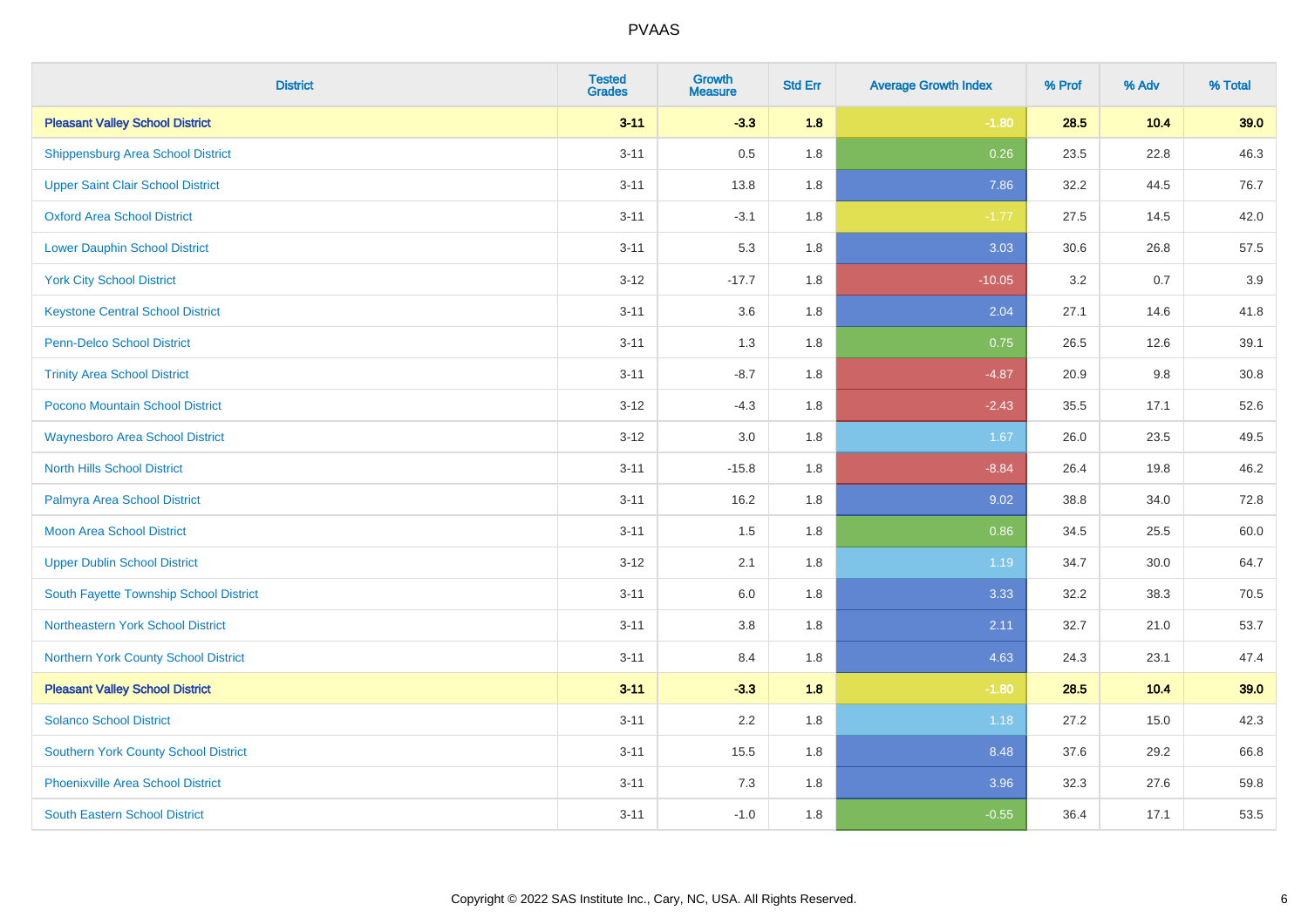| <b>District</b>                           | <b>Tested</b><br><b>Grades</b> | <b>Growth</b><br><b>Measure</b> | <b>Std Err</b> | <b>Average Growth Index</b> | % Prof | % Adv | % Total |
|-------------------------------------------|--------------------------------|---------------------------------|----------------|-----------------------------|--------|-------|---------|
| <b>Pleasant Valley School District</b>    | $3 - 11$                       | $-3.3$                          | 1.8            | $-1.80$                     | 28.5   | 10.4  | 39.0    |
| <b>Franklin Regional School District</b>  | $3 - 11$                       | 11.3                            | 1.8            | 6.13                        | 30.0   | 35.0  | 65.0    |
| <b>Warwick School District</b>            | $3 - 11$                       | 21.7                            | 1.8            | 11.76                       | 27.7   | 36.3  | 64.0    |
| <b>Radnor Township School District</b>    | $3 - 12$                       | 7.5                             | 1.9            | 4.03                        | 33.0   | 38.3  | 71.3    |
| <b>Penncrest School District</b>          | $3 - 11$                       | 6.0                             | 1.9            | 3.24                        | 31.1   | 16.9  | 48.0    |
| Fox Chapel Area School District           | $3 - 11$                       | 17.6                            | 1.9            | 9.47                        | 22.9   | 52.0  | 74.9    |
| <b>Baldwin-Whitehall School District</b>  | $3 - 11$                       | $-5.5$                          | 1.9            | $-2.93$                     | 32.0   | 14.7  | 46.7    |
| <b>Upper Perkiomen School District</b>    | $3 - 11$                       | 5.7                             | 1.9            | 3.04                        | 25.4   | 19.9  | 45.4    |
| <b>Daniel Boone Area School District</b>  | $3 - 12$                       | 0.9                             | 1.9            | 0.46                        | 28.9   | 22.0  | 51.0    |
| <b>Lebanon School District</b>            | $3 - 11$                       | $-1.2$                          | 1.9            | $-0.63$                     | 15.2   | 6.4   | 21.6    |
| <b>Dover Area School District</b>         | $3-12$                         | 7.1                             | 1.9            | 3.78                        | 33.0   | 18.7  | 51.7    |
| Pennsylvania Leadership Charter School    | $3 - 11$                       | 8.0                             | 1.9            | 4.22                        | 33.1   | 27.8  | 60.9    |
| <b>Cocalico School District</b>           | $3 - 11$                       | 12.3                            | 1.9            | 6.48                        | 28.2   | 32.3  | 60.5    |
| <b>Muhlenberg School District</b>         | $3 - 10$                       | $-17.8$                         | 1.9            | $-9.34$                     | 12.4   | 4.6   | 17.0    |
| West Jefferson Hills School District      | $3 - 11$                       | 1.9                             | 1.9            | 0.99                        | 34.8   | 27.3  | 62.1    |
| <b>Twin Valley School District</b>        | $3 - 12$                       | $-3.2$                          | 1.9            | $-1.68$                     | 38.8   | 19.8  | 58.6    |
| <b>Mars Area School District</b>          | $3 - 10$                       | 6.6                             | 1.9            | 3.45                        | 36.7   | 32.4  | 69.1    |
| <b>William Penn School District</b>       | $3 - 12$                       | 7.0                             | 1.9            | 3.61                        | 14.0   | 7.2   | 21.3    |
| Red Lion Area School District             | $3 - 11$                       | 4.5                             | 1.9            | 2.31                        | 32.3   | 21.5  | 53.8    |
| <b>Lampeter-Strasburg School District</b> | $3 - 12$                       | 11.0                            | 1.9            | 5.69                        | 35.4   | 32.3  | 67.7    |
| <b>Harrisburg City School District</b>    | $3 - 11$                       | $-0.2$                          | 2.0            | $-0.11$                     | 6.0    | 2.0   | 8.0     |
| <b>Upper Merion Area School District</b>  | $3 - 11$                       | 14.0                            | 2.0            | 7.15                        | 34.4   | 32.6  | 67.0    |
| <b>Pottsgrove School District</b>         | $3 - 11$                       | $-5.5$                          | 2.0            | $-2.78$                     | 28.6   | 10.3  | 38.8    |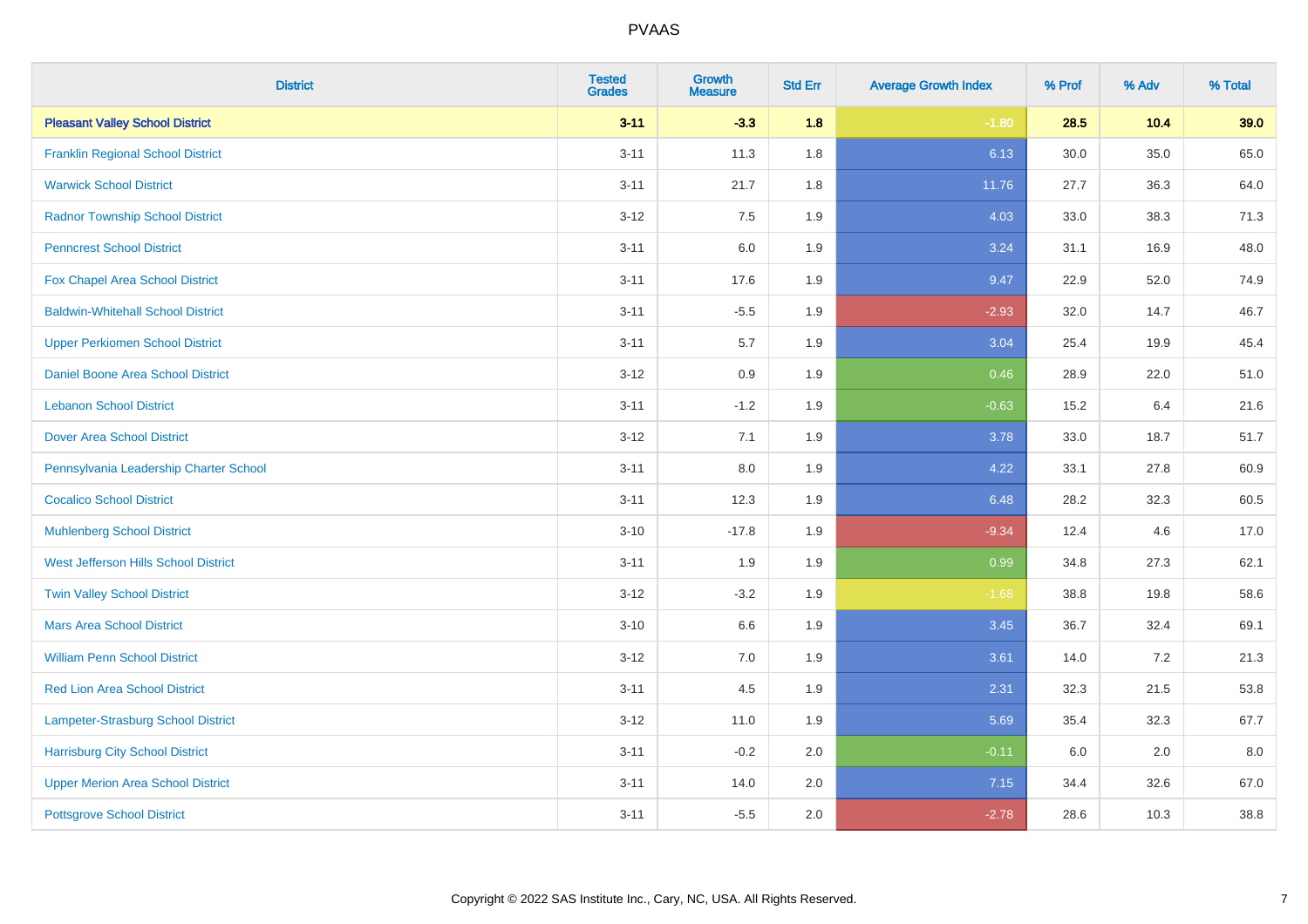| <b>District</b>                                | <b>Tested</b><br><b>Grades</b> | <b>Growth</b><br><b>Measure</b> | <b>Std Err</b> | <b>Average Growth Index</b> | % Prof | % Adv | % Total |
|------------------------------------------------|--------------------------------|---------------------------------|----------------|-----------------------------|--------|-------|---------|
| <b>Pleasant Valley School District</b>         | $3 - 11$                       | $-3.3$                          | 1.8            | $-1.80$                     | 28.5   | 10.4  | 39.0    |
| <b>Hampton Township School District</b>        | $3 - 11$                       | 7.4                             | 2.0            | 3.79                        | 37.9   | 39.2  | 77.0    |
| <b>Manheim Central School District</b>         | $3 - 11$                       | 12.8                            | 2.0            | 6.52                        | 27.8   | 35.4  | 63.2    |
| <b>Great Valley School District</b>            | $3 - 11$                       | 5.4                             | 2.0            | 2.77                        | 33.8   | 33.5  | 67.3    |
| <b>Interboro School District</b>               | $3-12$                         | $-8.4$                          | 2.0            | $-4.27$                     | 27.6   | 6.4   | 34.1    |
| <b>Greater Latrobe School District</b>         | $3 - 11$                       | $-14.1$                         | 2.0            | $-7.14$                     | 41.0   | 12.6  | 53.6    |
| <b>Derry Township School District</b>          | $3 - 10$                       | 20.1                            | 2.0            | 10.20                       | 32.8   | 46.9  | 79.7    |
| <b>Upper Moreland Township School District</b> | $3 - 11$                       | 1.1                             | 2.0            | 0.56                        | 24.8   | 26.6  | 51.3    |
| <b>Connellsville Area School District</b>      | $3 - 11$                       | $-5.3$                          | 2.0            | $-2.67$                     | 24.2   | 5.0   | 29.1    |
| Gettysburg Area School District                | $3 - 11$                       | $-6.0$                          | 2.0            | $-3.02$                     | 28.8   | 19.6  | 48.5    |
| <b>Greencastle-Antrim School District</b>      | $3 - 11$                       | $-0.3$                          | 2.0            | $-0.14$                     | 30.9   | 22.2  | 53.1    |
| <b>West Allegheny School District</b>          | $3 - 12$                       | 8.6                             | 2.0            | 4.34                        | 37.3   | 27.2  | 64.5    |
| <b>Lower Moreland Township School District</b> | $3 - 11$                       | 8.7                             | 2.0            | 4.35                        | 38.2   | 33.2  | 71.4    |
| <b>Bellefonte Area School District</b>         | $3 - 11$                       | 6.7                             | 2.0            | 3.34                        | 28.8   | 21.5  | 50.2    |
| <b>Gateway School District</b>                 | $3 - 11$                       | 3.1                             | 2.0            | 1.55                        | 35.7   | 18.5  | 54.2    |
| <b>Dubois Area School District</b>             | $3 - 11$                       | $-2.8$                          | 2.0            | $-1.37$                     | 35.5   | 19.0  | 54.6    |
| <b>Fleetwood Area School District</b>          | $3 - 10$                       | 10.4                            | 2.0            | 5.19                        | 31.7   | 25.8  | 57.5    |
| Juniata County School District                 | $3-12$                         | 7.7                             | 2.0            | 3.81                        | 22.9   | 18.9  | 41.8    |
| <b>Indiana Area School District</b>            | $3 - 11$                       | 12.0                            | 2.0            | 5.98                        | 30.0   | 30.4  | 60.3    |
| <b>Cheltenham School District</b>              | $3 - 11$                       | $-17.6$                         | 2.0            | $-8.74$                     | 24.4   | 8.3   | 32.6    |
| <b>Tunkhannock Area School District</b>        | $3 - 11$                       | 1.4                             | 2.0            | 0.71                        | 29.8   | 18.1  | 47.9    |
| <b>Bangor Area School District</b>             | $3-12$                         | $-1.2$                          | 2.0            | $-0.60$                     | 25.8   | 12.7  | 38.5    |
| Kiski Area School District                     | $3 - 11$                       | $-4.0$                          | 2.0            | $-1.99$                     | 23.1   | 18.2  | 41.3    |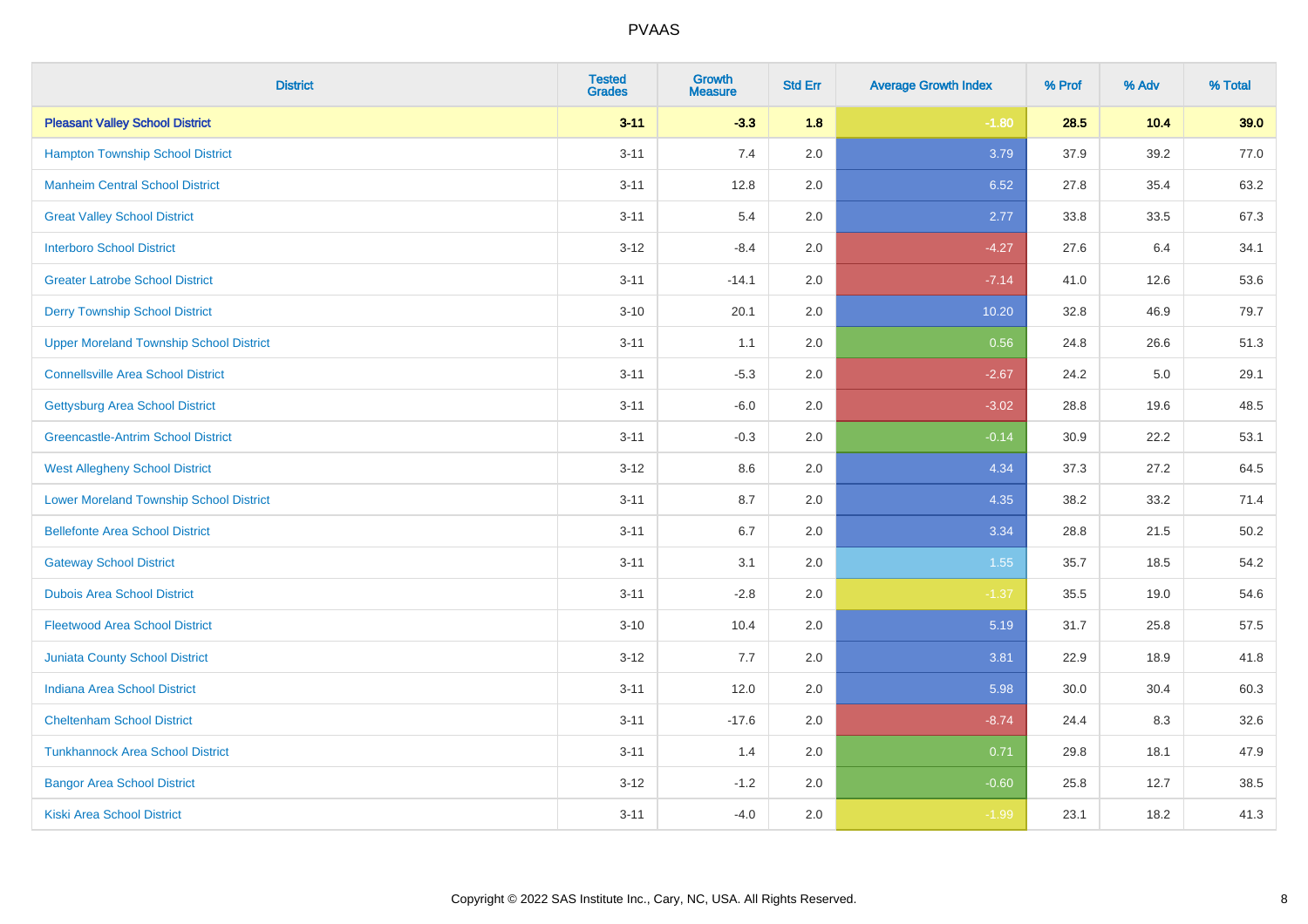| <b>District</b>                               | <b>Tested</b><br><b>Grades</b> | <b>Growth</b><br><b>Measure</b> | <b>Std Err</b> | <b>Average Growth Index</b> | % Prof | % Adv | % Total |
|-----------------------------------------------|--------------------------------|---------------------------------|----------------|-----------------------------|--------|-------|---------|
| <b>Pleasant Valley School District</b>        | $3 - 11$                       | $-3.3$                          | 1.8            | $-1.80$                     | 28.5   | 10.4  | 39.0    |
| <b>Spring Grove Area School District</b>      | $3 - 11$                       | 3.9                             | 2.0            | 1.90                        | 30.0   | 23.0  | 53.0    |
| <b>Montour School District</b>                | $3 - 11$                       | $-6.1$                          | 2.1            | $-2.95$                     | 31.8   | 23.6  | 55.3    |
| <b>Wallenpaupack Area School District</b>     | $3 - 11$                       | $8.8\,$                         | 2.1            | 4.28                        | 28.5   | 18.9  | 47.4    |
| 21st Century Cyber Charter School             | $6 - 12$                       | 6.6                             | 2.1            | 3.16                        | 29.0   | 21.8  | 50.8    |
| <b>Pottsville Area School District</b>        | $3 - 12$                       | $-4.9$                          | 2.1            | $-2.36$                     | 21.8   | 7.9   | 29.6    |
| Esperanza Academy Charter School              | $4 - 11$                       | 2.1                             | 2.1            | 1.01                        | 14.2   | 3.6   | 17.8    |
| <b>Dallas School District</b>                 | $3 - 11$                       | 8.1                             | 2.1            | 3.87                        | 32.4   | 22.4  | 54.8    |
| Selinsgrove Area School District              | $3 - 12$                       | $-5.7$                          | 2.1            | $-2.74$                     | 25.4   | 13.9  | 39.2    |
| <b>York Suburban School District</b>          | $3 - 11$                       | 7.4                             | 2.1            | 3.55                        | 24.9   | 31.2  | 56.1    |
| Mifflinburg Area School District              | $3 - 11$                       | $-6.0$                          | 2.1            | $-2.87$                     | 32.7   | 13.3  | 46.0    |
| <b>Blue Mountain School District</b>          | $3 - 10$                       | 12.2                            | 2.1            | 5.81                        | 30.7   | 26.1  | 56.8    |
| Southern Lehigh School District               | $3 - 11$                       | $-4.1$                          | 2.1            | $-1.94$                     | 39.3   | 28.0  | 67.2    |
| <b>Crawford Central School District</b>       | $3 - 11$                       | 5.7                             | 2.1            | 2.71                        | 26.4   | 15.8  | 42.1    |
| <b>Freeport Area School District</b>          | $3 - 10$                       | $-0.2$                          | 2.1            | $-0.10$                     | 37.4   | 29.8  | 67.2    |
| <b>Conrad Weiser Area School District</b>     | $3 - 11$                       | 7.1                             | 2.1            | 3.34                        | 28.2   | 14.4  | 42.6    |
| Northwestern Lehigh School District           | $3 - 11$                       | $-2.4$                          | 2.1            | $-1.14$                     | 41.7   | 17.9  | 59.5    |
| East Pennsboro Area School District           | $3 - 11$                       | 4.8                             | 2.1            | 2.26                        | 36.8   | 16.9  | 53.7    |
| <b>Rose Tree Media School District</b>        | $3 - 10$                       | $-2.8$                          | 2.1            | $-1.33$                     | 35.2   | 29.6  | 64.8    |
| <b>Chartiers Valley School District</b>       | $3 - 11$                       | $-9.1$                          | 2.1            | $-4.23$                     | 20.7   | 17.4  | 38.0    |
| <b>Eastern Lebanon County School District</b> | $3 - 11$                       | 4.0                             | 2.1            | 1.89                        | 23.5   | 11.5  | 35.0    |
| <b>East Lycoming School District</b>          | $3 - 11$                       | $-10.9$                         | 2.1            | $-5.08$                     | 22.5   | 8.2   | 30.8    |
| <b>Tuscarora School District</b>              | $3 - 11$                       | 13.4                            | 2.2            | 6.20                        | 37.1   | 26.3  | 63.4    |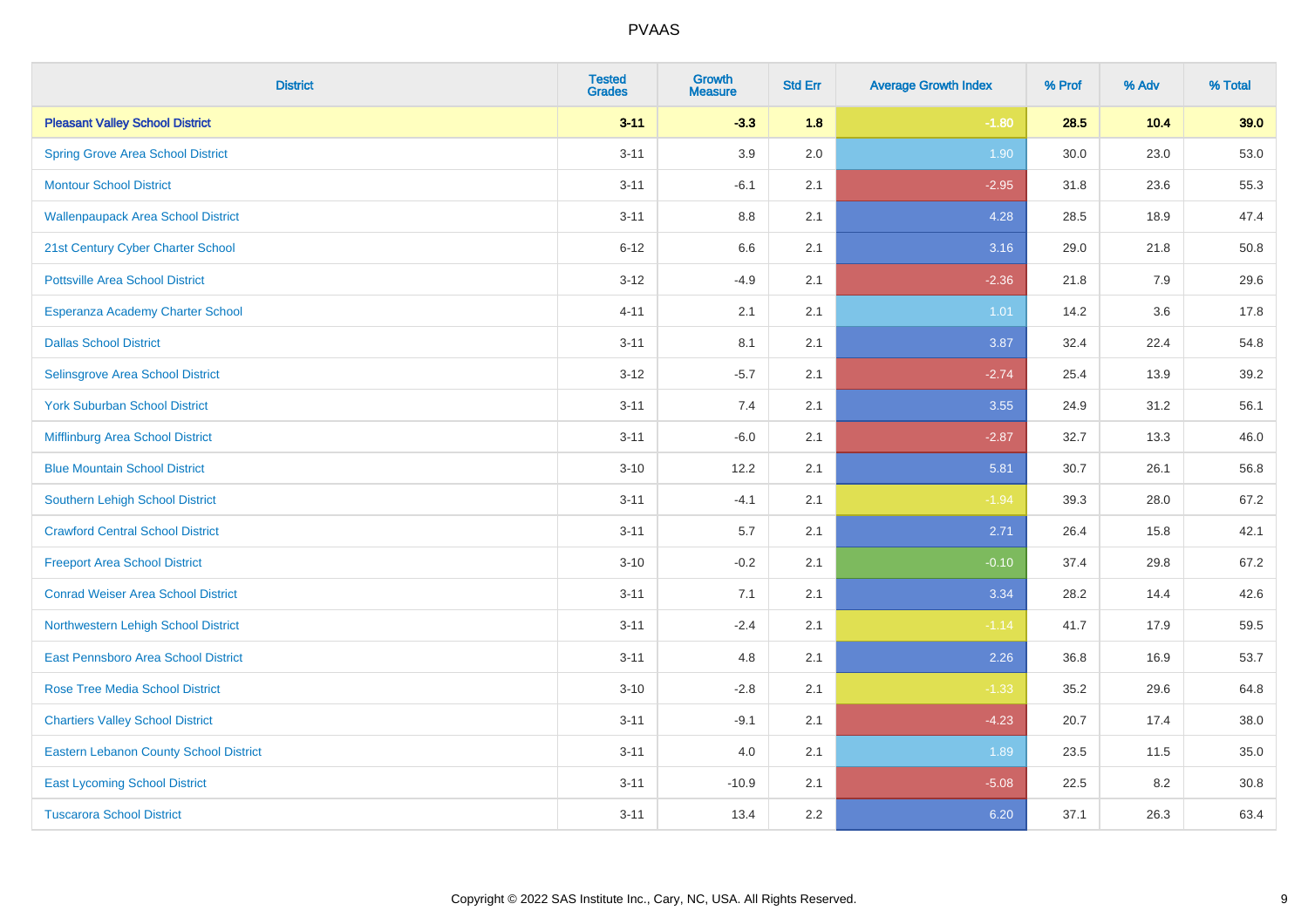| <b>District</b>                               | <b>Tested</b><br><b>Grades</b> | <b>Growth</b><br><b>Measure</b> | <b>Std Err</b> | <b>Average Growth Index</b> | % Prof | % Adv | % Total |
|-----------------------------------------------|--------------------------------|---------------------------------|----------------|-----------------------------|--------|-------|---------|
| <b>Pleasant Valley School District</b>        | $3 - 11$                       | $-3.3$                          | 1.8            | $-1.80$                     | 28.5   | 10.4  | 39.0    |
| <b>Donegal School District</b>                | $3 - 12$                       | 5.9                             | 2.2            | 2.72                        | 34.1   | 23.1  | 57.2    |
| <b>Mckeesport Area School District</b>        | $3 - 12$                       | 4.6                             | 2.2            | 2.14                        | 21.1   | 4.4   | 25.5    |
| North Schuylkill School District              | $3 - 11$                       | $-4.7$                          | 2.2            | $-2.16$                     | 20.2   | 11.7  | 31.9    |
| <b>Pittston Area School District</b>          | $3 - 11$                       | $-8.2$                          | 2.2            | $-3.75$                     | 26.7   | 14.8  | 41.5    |
| <b>Ringgold School District</b>               | $3 - 11$                       | 2.9                             | 2.2            | 1.32                        | 23.8   | 13.3  | 37.1    |
| <b>Wallingford-Swarthmore School District</b> | $3 - 10$                       | 5.0                             | 2.2            | 2.25                        | 33.3   | 37.1  | 70.4    |
| <b>New Foundations Charter School</b>         | $3 - 11$                       | 0.6                             | 2.2            | 0.29                        | 22.4   | 4.0   | 26.4    |
| <b>Crestwood School District</b>              | $3 - 11$                       | $-3.4$                          | 2.2            | $-1.52$                     | 33.1   | 21.7  | 54.9    |
| <b>Fort Leboeuf School District</b>           | $3 - 11$                       | 3.5                             | 2.2            | 1.58                        | 32.0   | 16.8  | 48.8    |
| <b>Pottstown School District</b>              | $3 - 12$                       | 2.0                             | 2.2            | 0.88                        | 19.4   | 6.2   | 25.6    |
| <b>Valley View School District</b>            | $3 - 11$                       | 9.3                             | 2.2            | 4.18                        | 26.6   | 23.1  | 49.7    |
| Saint Marys Area School District              | $3 - 11$                       | $6.0\,$                         | 2.2            | 2.69                        | 35.4   | 18.3  | 53.7    |
| <b>Bucks County Technical High School</b>     | $9 - 10$                       | $-2.9$                          | 2.2            | $-1.29$                     | 27.7   | 10.4  | 38.2    |
| <b>Saucon Valley School District</b>          | $3 - 11$                       | 18.9                            | 2.2            | 8.48                        | 26.0   | 39.6  | 65.6    |
| South Middleton School District               | $3 - 11$                       | 4.4                             | 2.2            | 1.95                        | 31.1   | 16.4  | 47.5    |
| <b>Schuylkill Valley School District</b>      | $3 - 11$                       | $-1.0$                          | 2.2            | $-0.47$                     | 29.8   | 20.2  | 50.0    |
| South Butler County School District           | $3 - 10$                       | 6.3                             | 2.2            | 2.80                        | 37.8   | 19.2  | 57.0    |
| <b>Greensburg Salem School District</b>       | $3 - 11$                       | $-6.9$                          | 2.2            | $-3.06$                     | 30.3   | 13.3  | 43.6    |
| <b>Grove City Area School District</b>        | $3 - 12$                       | $-8.8$                          | 2.3            | $-3.89$                     | 25.6   | 16.4  | 42.0    |
| Northern Lebanon School District              | $3 - 11$                       | $-0.7$                          | 2.3            | $-0.29$                     | 18.8   | 6.8   | 25.6    |
| <b>Bradford Area School District</b>          | $3-12$                         | $-1.8$                          | 2.3            | $-0.79$                     | 31.2   | 16.7  | 47.9    |
| <b>Big Spring School District</b>             | $3 - 11$                       | $-9.8$                          | 2.3            | $-4.32$                     | 23.6   | 12.9  | 36.5    |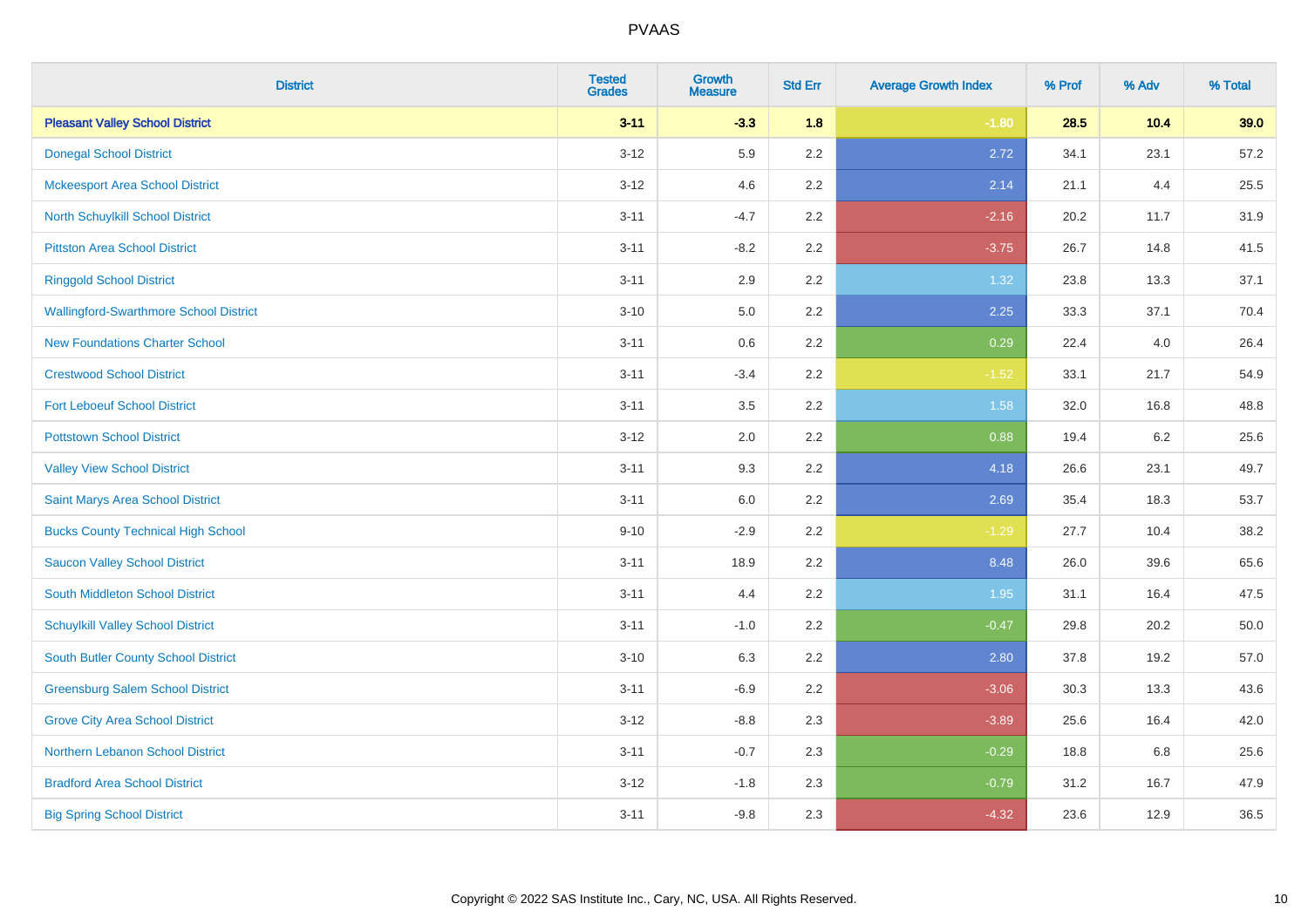| <b>District</b>                             | <b>Tested</b><br><b>Grades</b> | <b>Growth</b><br><b>Measure</b> | <b>Std Err</b> | <b>Average Growth Index</b> | % Prof | % Adv | % Total |
|---------------------------------------------|--------------------------------|---------------------------------|----------------|-----------------------------|--------|-------|---------|
| <b>Pleasant Valley School District</b>      | $3 - 11$                       | $-3.3$                          | 1.8            | $-1.80$                     | 28.5   | 10.4  | 39.0    |
| <b>Central Cambria School District</b>      | $3 - 11$                       | $-12.7$                         | 2.3            | $-5.61$                     | 19.4   | 7.4   | 26.9    |
| <b>Corry Area School District</b>           | $3 - 11$                       | $-6.8$                          | 2.3            | $-3.01$                     | 24.0   | 8.8   | 32.8    |
| <b>New Castle Area School District</b>      | $3 - 12$                       | $-13.6$                         | 2.3            | $-5.99$                     | 17.6   | 2.0   | 19.5    |
| <b>Tyrone Area School District</b>          | $3 - 12$                       | 29.2                            | 2.3            | 12.86                       | 36.6   | 29.1  | 65.7    |
| <b>Mount Pleasant Area School District</b>  | $3 - 11$                       | $-5.4$                          | 2.3            | $-2.37$                     | 33.3   | 8.7   | 42.0    |
| <b>Keystone Oaks School District</b>        | $3 - 11$                       | $-7.2$                          | 2.3            | $-3.14$                     | 30.0   | 11.1  | 41.0    |
| <b>Belle Vernon Area School District</b>    | $3 - 11$                       | 11.1                            | 2.3            | 4.88                        | 31.6   | 25.4  | 57.1    |
| <b>Central Columbia School District</b>     | $3 - 12$                       | 0.3                             | 2.3            | 0.12                        | 25.4   | 37.6  | 63.0    |
| <b>Eastern York School District</b>         | $3 - 11$                       | $-6.2$                          | 2.3            | $-2.70$                     | 27.8   | 18.5  | 46.4    |
| <b>Laurel Highlands School District</b>     | $3 - 11$                       | $-3.8$                          | 2.3            | $-1.63$                     | 20.9   | 14.6  | 35.4    |
| <b>Marple Newtown School District</b>       | $3 - 11$                       | 20.6                            | 2.3            | 8.95                        | 31.1   | 42.7  | 73.8    |
| <b>West Perry School District</b>           | $3 - 11$                       | 11.0                            | 2.3            | 4.76                        | 26.9   | 20.5  | 47.4    |
| <b>Harbor Creek School District</b>         | $3 - 11$                       | 13.4                            | 2.3            | 5.80                        | 34.5   | 40.7  | 75.2    |
| <b>Albert Gallatin Area School District</b> | $3 - 11$                       | $-1.7$                          | 2.3            | $-0.72$                     | 31.9   | 20.7  | 52.7    |
| <b>Avonworth School District</b>            | $3 - 10$                       | $-6.2$                          | 2.3            | $-2.68$                     | 35.9   | 14.1  | 50.0    |
| Dauphin County Technical School             | $9 - 11$                       | $-3.9$                          | 2.3            | $-1.67$                     | 18.3   | 11.1  | 29.3    |
| <b>Blackhawk School District</b>            | $3 - 11$                       | 2.0                             | 2.3            | 0.87                        | 34.6   | 20.7  | 55.3    |
| <b>Wyoming Valley West School District</b>  | $3 - 11$                       | $-5.5$                          | 2.3            | $-2.38$                     | 22.2   | 9.2   | 31.4    |
| <b>Mount Carmel Area School District</b>    | $3 - 11$                       | $-7.9$                          | 2.3            | $-3.38$                     | 18.2   | 4.4   | 22.6    |
| <b>Highlands School District</b>            | $3 - 11$                       | $-1.3$                          | 2.3            | $-0.55$                     | 32.6   | 10.5  | 43.0    |
| <b>Sharon City School District</b>          | $3 - 11$                       | $-6.5$                          | 2.3            | $-2.79$                     | 13.1   | 5.0   | 18.1    |
| <b>Athens Area School District</b>          | $3 - 11$                       | 2.6                             | 2.3            | 1.11                        | 34.9   | 12.3  | 47.3    |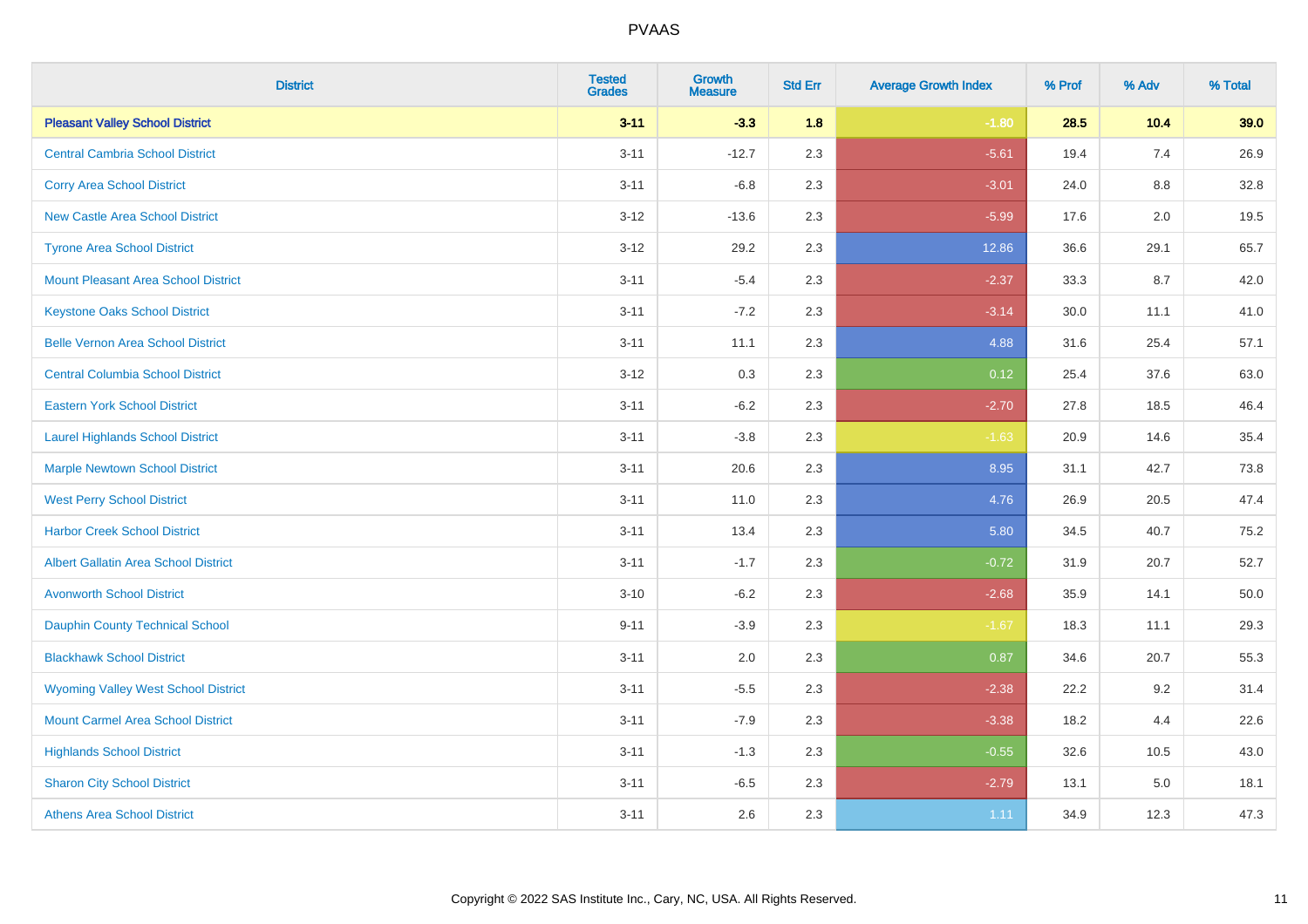| <b>District</b>                          | <b>Tested</b><br><b>Grades</b> | <b>Growth</b><br><b>Measure</b> | <b>Std Err</b> | <b>Average Growth Index</b> | % Prof | % Adv | % Total |
|------------------------------------------|--------------------------------|---------------------------------|----------------|-----------------------------|--------|-------|---------|
| <b>Pleasant Valley School District</b>   | $3 - 11$                       | $-3.3$                          | 1.8            | $-1.80$                     | 28.5   | 10.4  | 39.0    |
| <b>Wilson Area School District</b>       | $3 - 11$                       | $-0.3$                          | 2.4            | $-0.12$                     | 35.4   | 14.6  | 50.0    |
| <b>Lehighton Area School District</b>    | $3 - 11$                       | 11.4                            | 2.4            | 4.84                        | 30.5   | 24.9  | 55.3    |
| <b>Plum Borough School District</b>      | $3 - 11$                       | $-9.4$                          | 2.4            | $-3.98$                     | 32.9   | 27.4  | 60.4    |
| <b>Tamaqua Area School District</b>      | $3-12$                         | 6.5                             | 2.4            | 2.72                        | 34.3   | 17.5  | 51.8    |
| <b>Lewisburg Area School District</b>    | $3 - 11$                       | 1.7                             | 2.4            | 0.72                        | 35.9   | 35.9  | 71.8    |
| <b>Greater Johnstown School District</b> | $3 - 11$                       | $-3.5$                          | 2.4            | $-1.45$                     | 10.3   | 1.3   | 11.5    |
| <b>Somerset Area School District</b>     | $3 - 11$                       | $-7.6$                          | 2.4            | $-3.17$                     | 21.0   | 14.5  | 35.5    |
| <b>Middletown Area School District</b>   | $3 - 11$                       | $-3.4$                          | 2.4            | $-1.44$                     | 34.3   | 15.2  | 49.4    |
| <b>Bedford Area School District</b>      | $3 - 11$                       | 6.4                             | 2.4            | 2.68                        | 31.0   | 20.6  | 51.6    |
| Hamburg Area School District             | $3 - 11$                       | 0.6                             | 2.4            | 0.25                        | 28.0   | 15.5  | 43.6    |
| <b>City CHS</b>                          | $10 - 11$                      | $-5.6$                          | 2.4            | $-2.34$                     | 15.9   | 1.5   | 17.4    |
| <b>Bermudian Springs School District</b> | $3 - 11$                       | 2.5                             | 2.4            | 1.05                        | 31.8   | 23.5  | 55.3    |
| <b>Wilkes-Barre Area School District</b> | $3 - 11$                       | $-12.4$                         | 2.4            | $-5.18$                     | 14.2   | 3.7   | 17.9    |
| <b>Fairview School District</b>          | $3 - 11$                       | 8.3                             | 2.4            | 3.43                        | 41.9   | 34.9  | 76.7    |
| Penn Hills School District               | $3 - 11$                       | 0.0                             | 2.4            | 0.02                        | 18.4   | 7.1   | 25.6    |
| <b>Penn Cambria School District</b>      | $3 - 11$                       | $-4.5$                          | 2.4            | $-1.86$                     | 27.3   | 15.8  | 43.2    |
| <b>Spring Cove School District</b>       | $3 - 11$                       | 9.1                             | 2.4            | 3.77                        | 31.8   | 25.4  | 57.1    |
| Jim Thorpe Area School District          | $3 - 11$                       | $-10.9$                         | 2.4            | $-4.48$                     | 19.5   | 6.0   | 25.5    |
| <b>Agora Cyber Charter School</b>        | $3 - 11$                       | 14.6                            | 2.4            | 6.03                        | 24.7   | 19.5  | 44.2    |
| <b>General Mclane School District</b>    | $3 - 11$                       | $-10.7$                         | 2.4            | $-4.40$                     | 34.0   | 15.6  | 49.6    |
| <b>Shikellamy School District</b>        | $3 - 10$                       | $-8.3$                          | 2.4            | $-3.42$                     | 20.8   | 18.5  | 39.2    |
| Oil City Area School District            | $3 - 11$                       | 8.6                             | 2.4            | 3.56                        | 29.1   | 13.1  | 42.2    |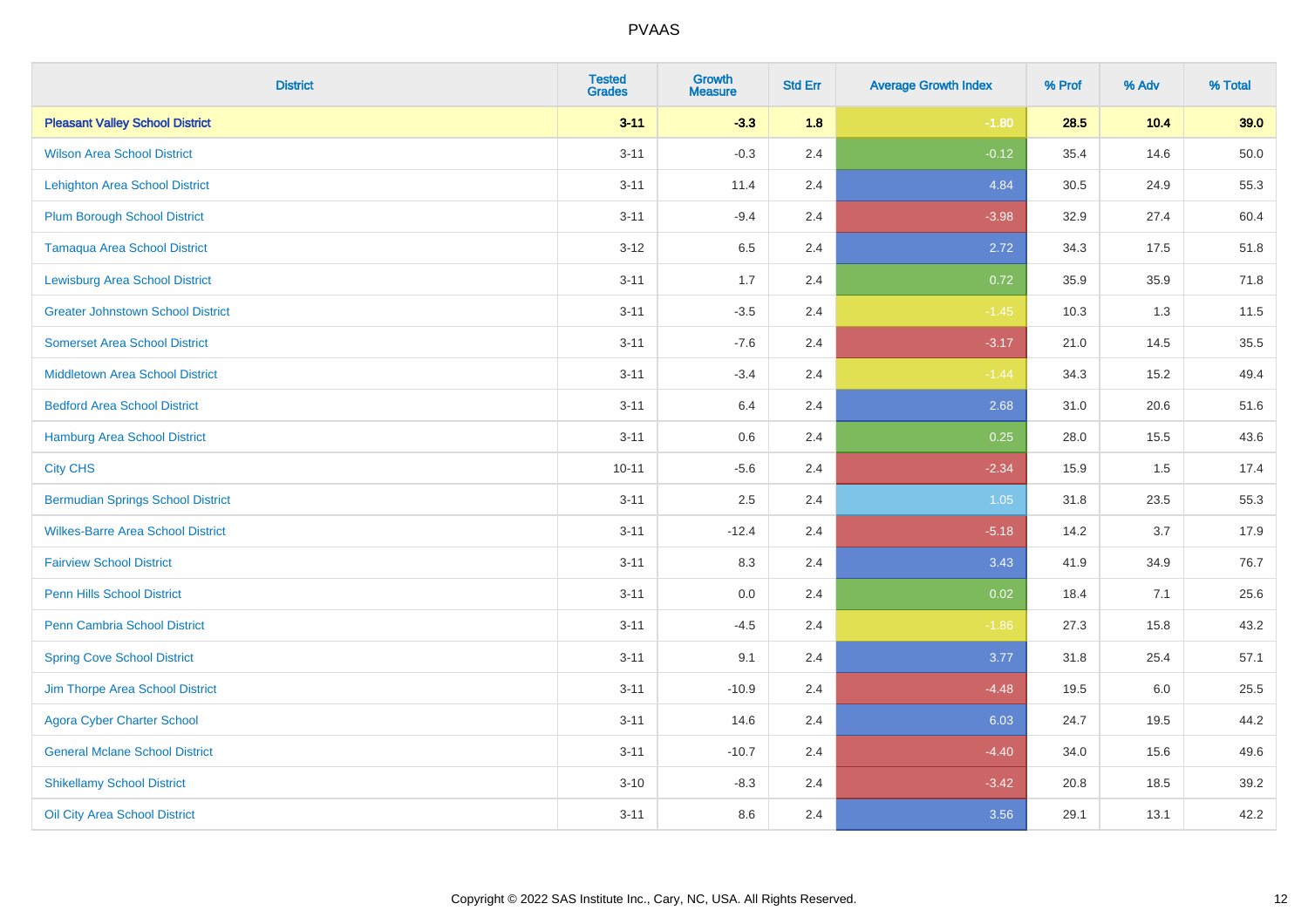| <b>District</b>                                | <b>Tested</b><br><b>Grades</b> | <b>Growth</b><br><b>Measure</b> | <b>Std Err</b> | <b>Average Growth Index</b> | % Prof | % Adv | % Total |
|------------------------------------------------|--------------------------------|---------------------------------|----------------|-----------------------------|--------|-------|---------|
| <b>Pleasant Valley School District</b>         | $3 - 11$                       | $-3.3$                          | 1.8            | $-1.80$                     | 28.5   | 10.4  | 39.0    |
| <b>Littlestown Area School District</b>        | $3 - 11$                       | 28.7                            | 2.4            | 11.83                       | 38.4   | 29.3  | 67.7    |
| <b>Berwick Area School District</b>            | $3 - 11$                       | $-6.9$                          | 2.4            | $-2.84$                     | 22.3   | 11.5  | 33.8    |
| <b>Tredyffrin-Easttown School District</b>     | $3 - 10$                       | 8.7                             | 2.4            | 3.57                        | 35.2   | 35.8  | 71.0    |
| <b>Annville-Cleona School District</b>         | $3 - 12$                       | 1.1                             | 2.4            | 0.45                        | 34.8   | 13.6  | 48.5    |
| <b>Oley Valley School District</b>             | $3 - 11$                       | 1.4                             | 2.4            | 0.56                        | 37.4   | 23.9  | 61.4    |
| <b>Shamokin Area School District</b>           | $3 - 11$                       | $-2.6$                          | 2.5            | $-1.06$                     | 19.6   | 9.8   | 29.3    |
| <b>Slippery Rock Area School District</b>      | $3 - 11$                       | $-3.8$                          | 2.5            | $-1.56$                     | 30.8   | 21.9  | 52.7    |
| <b>Elizabeth Forward School District</b>       | $3 - 11$                       | $-5.5$                          | 2.5            | $-2.25$                     | 32.2   | 12.8  | 45.0    |
| <b>Wayne Highlands School District</b>         | $3 - 11$                       | 22.5                            | 2.5            | 9.16                        | 33.8   | 40.4  | 74.2    |
| <b>MaST Community Charter School</b>           | $3 - 10$                       | $-0.9$                          | 2.5            | $-0.34$                     | 25.0   | 21.6  | 46.6    |
| <b>Universal Audenried Charter School</b>      | $9 - 11$                       | $-3.8$                          | 2.5            | $-1.53$                     | 3.0    | 0.5   | 3.5     |
| Lehigh Valley Charter High School For The Arts | $9 - 10$                       | $-11.8$                         | 2.5            | $-4.76$                     | 28.9   | 5.7   | 34.6    |
| <b>Deer Lakes School District</b>              | $3 - 11$                       | $-10.0$                         | 2.5            | $-4.02$                     | 27.7   | 9.9   | 37.6    |
| <b>Quaker Valley School District</b>           | $3 - 11$                       | 12.2                            | 2.5            | 4.90                        | 39.5   | 26.4  | 65.9    |
| <b>Wyoming Area School District</b>            | $3 - 10$                       | $-5.5$                          | 2.5            | $-2.21$                     | 32.0   | 9.6   | 41.6    |
| <b>Scranton School District</b>                | $3 - 12$                       | $-10.1$                         | 2.5            | $-4.04$                     | 20.0   | 7.7   | 27.7    |
| <b>West Mifflin Area School District</b>       | $3-12$                         | $-11.9$                         | 2.5            | $-4.77$                     | 15.9   | 4.0   | 19.9    |
| <b>Milton Area School District</b>             | $3 - 11$                       | $-10.1$                         | 2.5            | $-4.04$                     | 23.0   | 11.3  | 34.2    |
| <b>Tech Freire Charter School</b>              | $9 - 11$                       | 0.7                             | 2.5            | 0.27                        | 3.6    | 0.0   | 3.6     |
| <b>Upper Adams School District</b>             | $3 - 11$                       | 0.9                             | 2.5            | 0.37                        | 33.0   | 17.0  | 50.0    |
| <b>Hermitage School District</b>               | $3-12$                         | 14.0                            | 2.5            | 5.59                        | 34.0   | 27.0  | 61.0    |
| <b>Titusville Area School District</b>         | $3 - 11$                       | $-5.0$                          | 2.5            | $-1.98$                     | 26.5   | 6.8   | 33.3    |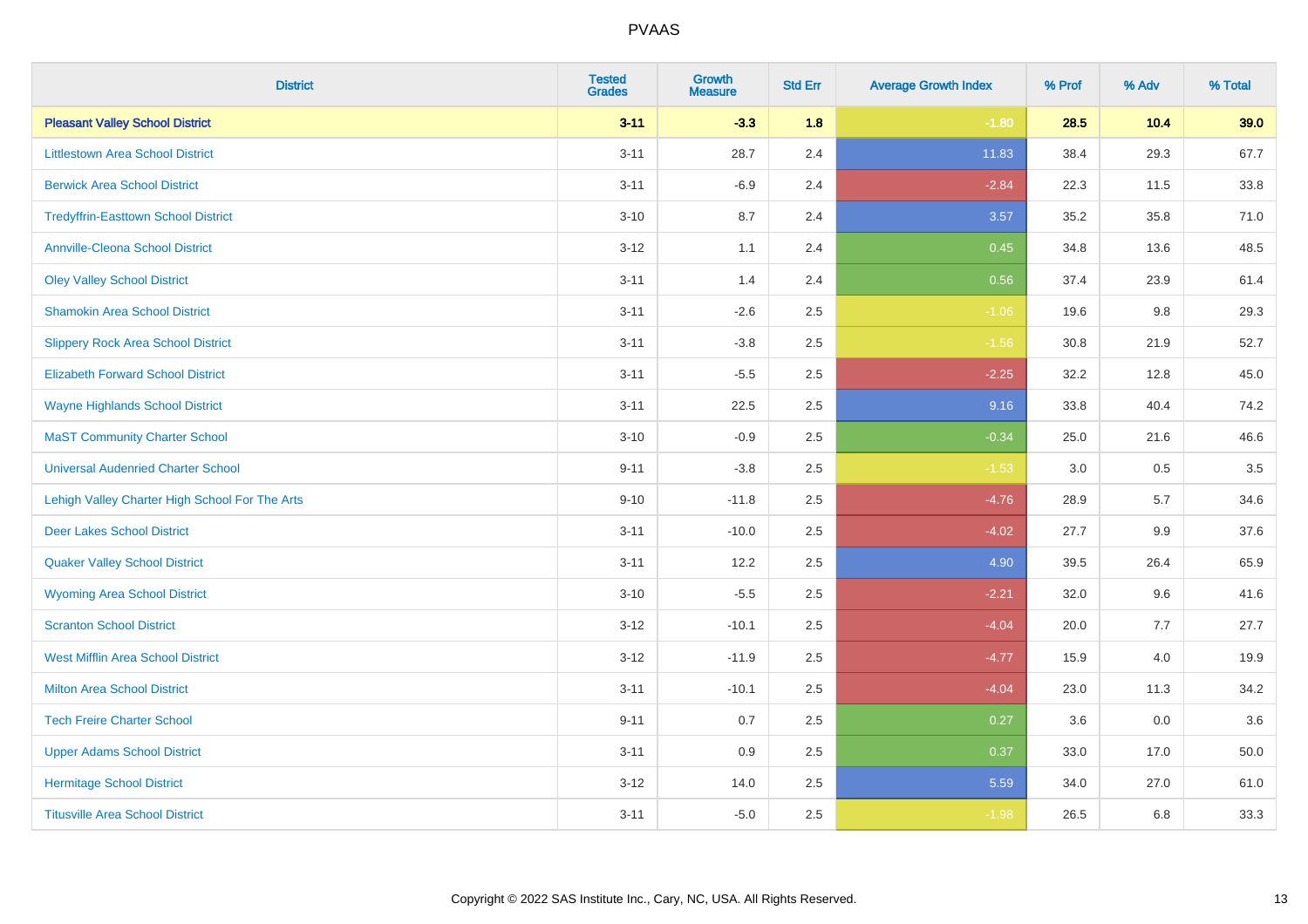| <b>District</b>                                                       | <b>Tested</b><br><b>Grades</b> | <b>Growth</b><br><b>Measure</b> | <b>Std Err</b> | <b>Average Growth Index</b> | % Prof | % Adv | % Total |
|-----------------------------------------------------------------------|--------------------------------|---------------------------------|----------------|-----------------------------|--------|-------|---------|
| <b>Pleasant Valley School District</b>                                | $3 - 11$                       | $-3.3$                          | 1.8            | $-1.80$                     | 28.5   | 10.4  | 39.0    |
| Pen Argyl Area School District                                        | $3 - 12$                       | 12.8                            | 2.5            | 5.10                        | 28.5   | 23.8  | 52.3    |
| Northern Lehigh School District                                       | $3 - 12$                       | 6.1                             | 2.5            | 2.42                        | 21.4   | 18.0  | 39.3    |
| <b>Central Greene School District</b>                                 | $3 - 11$                       | $-0.4$                          | 2.5            | $-0.15$                     | 27.8   | 14.8  | 42.6    |
| <b>Bald Eagle Area School District</b>                                | $3 - 11$                       | 7.6                             | 2.5            | 3.00                        | 31.6   | 15.6  | 47.3    |
| <b>Jersey Shore Area School District</b>                              | $3 - 11$                       | 0.7                             | 2.5            | 0.27                        | 39.3   | 13.6  | 52.9    |
| <b>Forest Hills School District</b>                                   | $3 - 11$                       | 1.8                             | 2.5            | 0.71                        | 28.8   | 10.3  | 39.1    |
| Preparatory Charter School Of Mathematics, Science, Tech, And Careers | $9 - 10$                       | $-5.1$                          | 2.5            | $-2.03$                     | 6.3    | 1.4   | 7.7     |
| Ambridge Area School District                                         | $3 - 12$                       | $-19.4$                         | 2.5            | $-7.64$                     | 23.2   | 5.6   | 28.9    |
| <b>Beaver Area School District</b>                                    | $3 - 10$                       | $-3.0$                          | 2.5            | $-1.16$                     | 25.8   | 27.8  | 53.6    |
| <b>Woodland Hills School District</b>                                 | $3 - 12$                       | $-4.2$                          | 2.5            | $-1.66$                     | 10.1   | 1.4   | 11.5    |
| <b>Innovative Arts Academy Charter School</b>                         | $6 - 11$                       | $-7.2$                          | 2.5            | $-2.83$                     | 2.0    | 0.0   | 2.0     |
| <b>South Park School District</b>                                     | $3 - 11$                       | $-8.8$                          | 2.5            | $-3.46$                     | 28.1   | 17.0  | 45.2    |
| <b>Brandywine Heights Area School District</b>                        | $3 - 11$                       | 5.8                             | 2.6            | 2.27                        | 27.7   | 28.6  | 56.2    |
| <b>Conneaut School District</b>                                       | $3 - 12$                       | $-2.3$                          | 2.6            | $-0.91$                     | 27.4   | 9.7   | 37.1    |
| <b>Midd-West School District</b>                                      | $3 - 11$                       | 3.6                             | 2.6            | 1.42                        | 28.6   | 25.0  | 53.6    |
| Huntingdon Area School District                                       | $3 - 11$                       | 5.8                             | 2.6            | 2.28                        | 27.8   | 17.4  | 45.2    |
| <b>Danville Area School District</b>                                  | $3 - 11$                       | 18.4                            | 2.6            | 7.19                        | 32.0   | 46.1  | 78.1    |
| Perseus House Charter School Of Excellence                            | $6 - 11$                       | $-6.4$                          | 2.6            | $-2.50$                     | 0.9    | 0.0   | 0.9     |
| Northern Tioga School District                                        | $3 - 12$                       | 6.8                             | 2.6            | 2.64                        | 25.0   | 16.9  | 41.9    |
| <b>Girard School District</b>                                         | $3 - 11$                       | $-12.3$                         | 2.6            | $-4.76$                     | 29.7   | 18.9  | 48.6    |
| Philadelphia Electrical & Tech Charter High School                    | $10 - 10$                      | 1.2                             | 2.6            | 0.45                        | 0.9    | 0.0   | 0.9     |
| <b>Central Valley School District</b>                                 | $3 - 10$                       | 4.7                             | 2.6            | 1.83                        | 37.8   | 18.5  | 56.3    |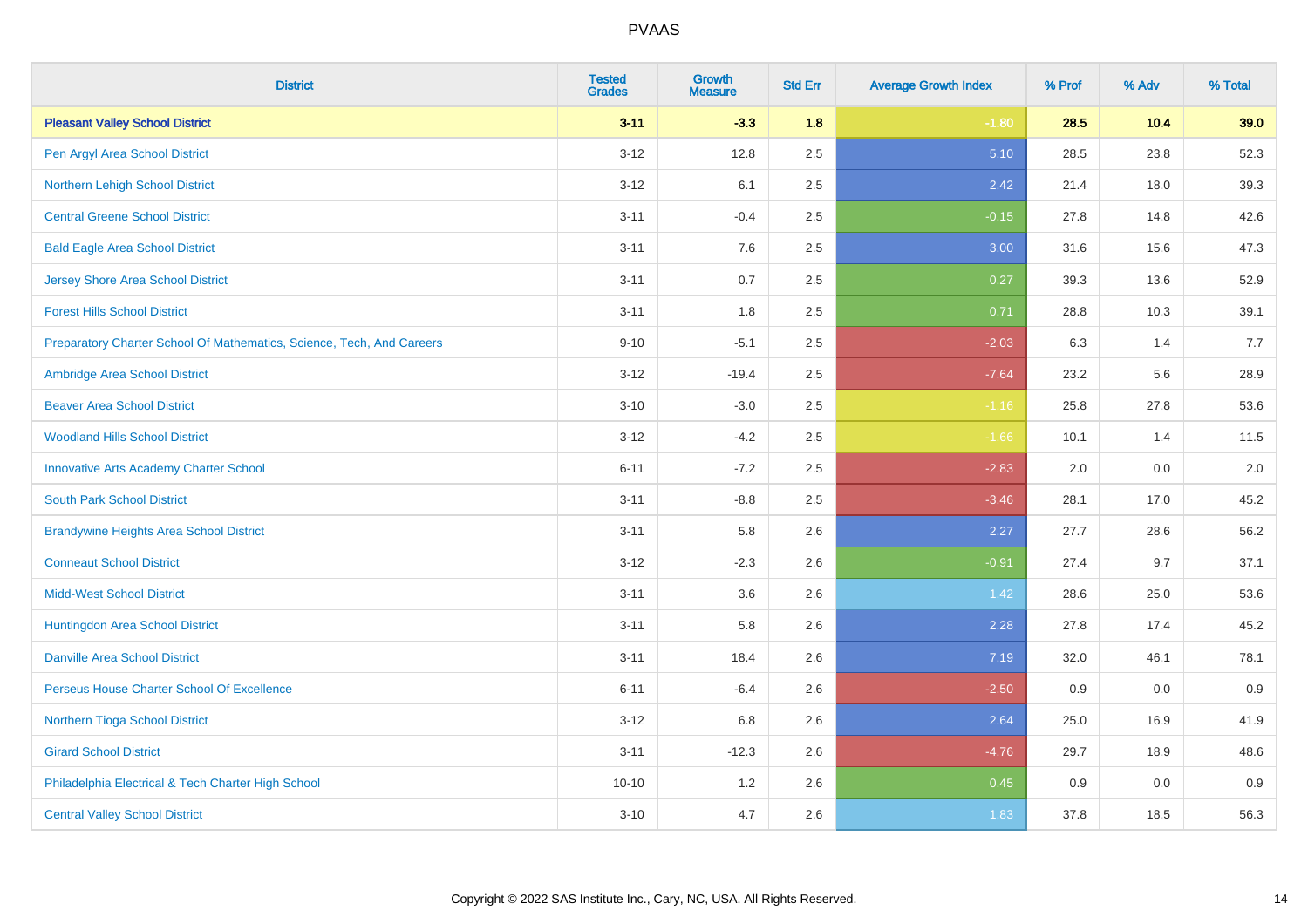| <b>District</b>                                  | <b>Tested</b><br><b>Grades</b> | <b>Growth</b><br><b>Measure</b> | <b>Std Err</b> | <b>Average Growth Index</b> | % Prof | % Adv | % Total |
|--------------------------------------------------|--------------------------------|---------------------------------|----------------|-----------------------------|--------|-------|---------|
| <b>Pleasant Valley School District</b>           | $3 - 11$                       | $-3.3$                          | 1.8            | $-1.80$                     | 28.5   | 10.4  | 39.0    |
| <b>Susquenita School District</b>                | $3 - 11$                       | $-5.9$                          | 2.6            | $-2.28$                     | 30.6   | 13.9  | 44.4    |
| <b>Collegium Charter School</b>                  | $3 - 10$                       | 21.2                            | 2.6            | 8.18                        | 25.4   | 16.4  | 41.8    |
| <b>Western Wayne School District</b>             | $3 - 11$                       | 3.6                             | 2.6            | 1.39                        | 30.8   | 16.2  | 47.0    |
| <b>Wyomissing Area School District</b>           | $3 - 12$                       | $-2.4$                          | 2.6            | $-0.92$                     | 25.6   | 28.1  | 53.7    |
| <b>Franklin Area School District</b>             | $3 - 11$                       | $-3.7$                          | 2.6            | $-1.43$                     | 30.5   | 5.9   | 36.4    |
| Community Academy Of Philadelphia Charter School | $3 - 11$                       | 0.1                             | 2.6            | 0.06                        | 9.7    | 2.6   | 12.4    |
| <b>Derry Area School District</b>                | $3 - 11$                       | $-11.8$                         | 2.6            | $-4.53$                     | 34.8   | 6.1   | 40.9    |
| <b>Greater Nanticoke Area School District</b>    | $3 - 12$                       | $-6.8$                          | 2.6            | $-2.58$                     | 15.2   | 8.9   | 24.1    |
| <b>Chester-Upland School District</b>            | $3 - 11$                       | $-3.6$                          | 2.6            | $-1.38$                     | 1.6    | 0.0   | 1.6     |
| <b>Hopewell Area School District</b>             | $3 - 11$                       | 0.8                             | 2.6            | 0.31                        | 34.5   | 12.4  | 46.9    |
| <b>Richland School District</b>                  | $3 - 11$                       | $-6.9$                          | 2.6            | $-2.63$                     | 40.1   | 20.9  | 61.0    |
| Penns Valley Area School District                | $3 - 12$                       | 14.1                            | 2.6            | 5.33                        | 29.6   | 23.3  | 52.9    |
| <b>Montoursville Area School District</b>        | $3 - 12$                       | $-8.4$                          | 2.6            | $-3.17$                     | 38.8   | 18.2  | 57.0    |
| Karns City Area School District                  | $3 - 11$                       | $-7.2$                          | 2.6            | $-2.71$                     | 26.4   | 20.8  | 47.2    |
| <b>Towanda Area School District</b>              | $3 - 11$                       | $-4.0$                          | 2.6            | $-1.52$                     | 24.8   | 9.9   | 34.8    |
| <b>Neshannock Township School District</b>       | $3 - 10$                       | $-12.5$                         | 2.7            | $-4.73$                     | 29.0   | 13.0  | 42.0    |
| Susquehanna Township School District             | $3 - 12$                       | 3.9                             | 2.7            | 1.45                        | 19.0   | 13.1  | 32.0    |
| Boys Latin Of Philadelphia Charter School        | $6 - 12$                       | $-8.0$                          | 2.7            | $-3.02$                     | 1.4    | 0.0   | 1.4     |
| <b>Riverside School District</b>                 | $3 - 11$                       | $-6.2$                          | 2.7            | $-2.33$                     | 20.8   | 17.0  | 37.7    |
| <b>Palmerton Area School District</b>            | $3 - 11$                       | $-0.9$                          | 2.7            | $-0.34$                     | 34.3   | 14.3  | 48.6    |
| <b>Loyalsock Township School District</b>        | $3 - 12$                       | 26.7                            | 2.7            | 9.92                        | 36.8   | 35.1  | 71.9    |
| <b>Schuylkill Haven Area School District</b>     | $3 - 11$                       | $-5.3$                          | 2.7            | $-1.96$                     | 22.2   | 11.6  | 33.8    |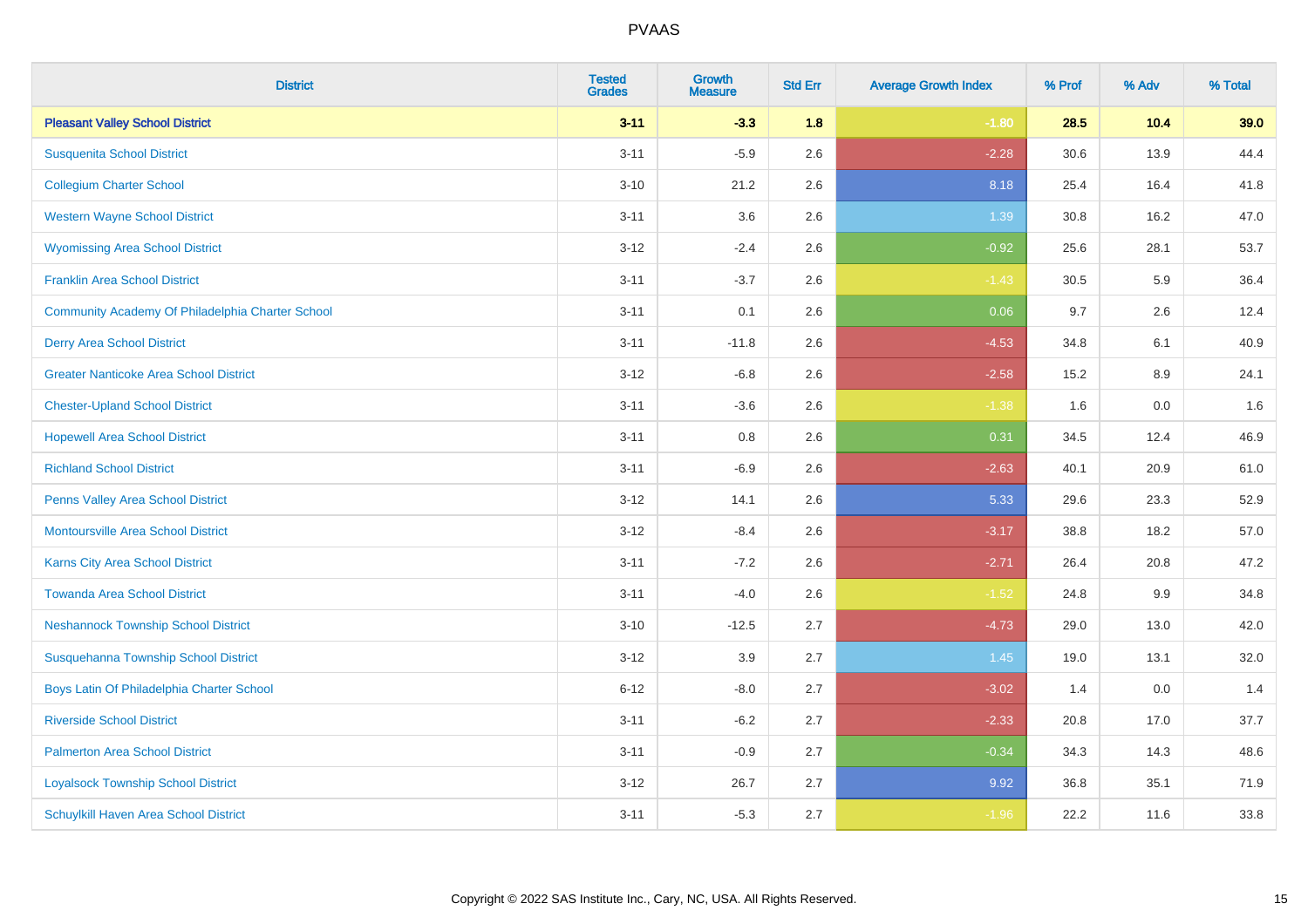| <b>District</b>                                    | <b>Tested</b><br><b>Grades</b> | <b>Growth</b><br><b>Measure</b> | <b>Std Err</b> | <b>Average Growth Index</b> | % Prof | % Adv   | % Total |
|----------------------------------------------------|--------------------------------|---------------------------------|----------------|-----------------------------|--------|---------|---------|
| <b>Pleasant Valley School District</b>             | $3 - 11$                       | $-3.3$                          | 1.8            | $-1.80$                     | 28.5   | 10.4    | 39.0    |
| <b>Dunmore School District</b>                     | $3 - 11$                       | $-12.2$                         | 2.7            | $-4.51$                     | 15.0   | 5.3     | 20.4    |
| <b>Riverside Beaver County School District</b>     | $3 - 11$                       | $-5.5$                          | 2.7            | $-2.03$                     | 35.8   | 23.2    | 59.0    |
| <b>Punxsutawney Area School District</b>           | $3 - 11$                       | 15.8                            | 2.7            | 5.83                        | 18.6   | 29.0    | 47.6    |
| <b>Mid Valley School District</b>                  | $3 - 10$                       | $-11.1$                         | 2.7            | $-4.07$                     | 28.3   | 8.1     | 36.4    |
| <b>North East School District</b>                  | $3 - 11$                       | $-5.3$                          | 2.7            | $-1.97$                     | 31.7   | 24.8    | 56.4    |
| <b>Yough School District</b>                       | $3 - 10$                       | $-6.2$                          | 2.7            | $-2.27$                     | 28.9   | 8.8     | 37.7    |
| <b>Warrior Run School District</b>                 | $3 - 11$                       | 10.5                            | 2.7            | 3.86                        | 34.1   | 16.8    | 50.9    |
| Philadelphia Academy Charter School                | $3 - 11$                       | $-14.7$                         | 2.7            | $-5.42$                     | 21.6   | 3.9     | 25.5    |
| <b>West York Area School District</b>              | $3 - 12$                       | $-9.8$                          | 2.7            | $-3.57$                     | 21.9   | 10.9    | 32.8    |
| <b>Lincoln Park Performing Arts Charter School</b> | $7 - 11$                       | $-14.9$                         | 2.7            | $-5.45$                     | 39.3   | 8.9     | 48.2    |
| <b>Charleroi School District</b>                   | $3 - 11$                       | $-4.3$                          | 2.7            | $-1.55$                     | 22.2   | 15.9    | 38.1    |
| <b>Hanover Public School District</b>              | $3 - 11$                       | $-12.4$                         | 2.7            | $-4.50$                     | 22.7   | $6.2\,$ | 28.9    |
| <b>Wattsburg Area School District</b>              | $3 - 11$                       | 1.0                             | 2.7            | 0.36                        | 20.4   | 12.4    | 32.7    |
| <b>Lakeland School District</b>                    | $3 - 11$                       | 13.3                            | 2.8            | 4.80                        | 22.2   | 21.2    | 43.4    |
| <b>Montrose Area School District</b>               | $3 - 10$                       | 12.3                            | 2.8            | 4.41                        | 37.8   | 28.9    | 66.7    |
| Lake-Lehman School District                        | $3 - 11$                       | 14.9                            | 2.8            | 5.34                        | 25.8   | 22.5    | 48.3    |
| <b>Mohawk Area School District</b>                 | $3 - 11$                       | $-10.5$                         | 2.8            | $-3.75$                     | 35.1   | 10.6    | 45.7    |
| <b>Kutztown Area School District</b>               | $3 - 12$                       | 9.3                             | 2.8            | 3.34                        | 38.5   | 14.6    | 53.2    |
| Columbia-Montour AVTS                              | $9 - 10$                       | $-7.1$                          | 2.8            | $-2.52$                     | 19.5   | 3.2     | 22.7    |
| <b>Blairsville-Saltsburg School District</b>       | $3 - 11$                       | $-7.5$                          | 2.8            | $-2.67$                     | 20.1   | 8.2     | 28.3    |
| Mastery Charter School - Shoemaker Campus          | $7 - 10$                       | $-2.3$                          | 2.8            | $-0.81$                     | 10.1   | 3.7     | 13.8    |
| <b>Iroquois School District</b>                    | $3 - 11$                       | 13.6                            | 2.8            | 4.83                        | 33.3   | 16.0    | 49.4    |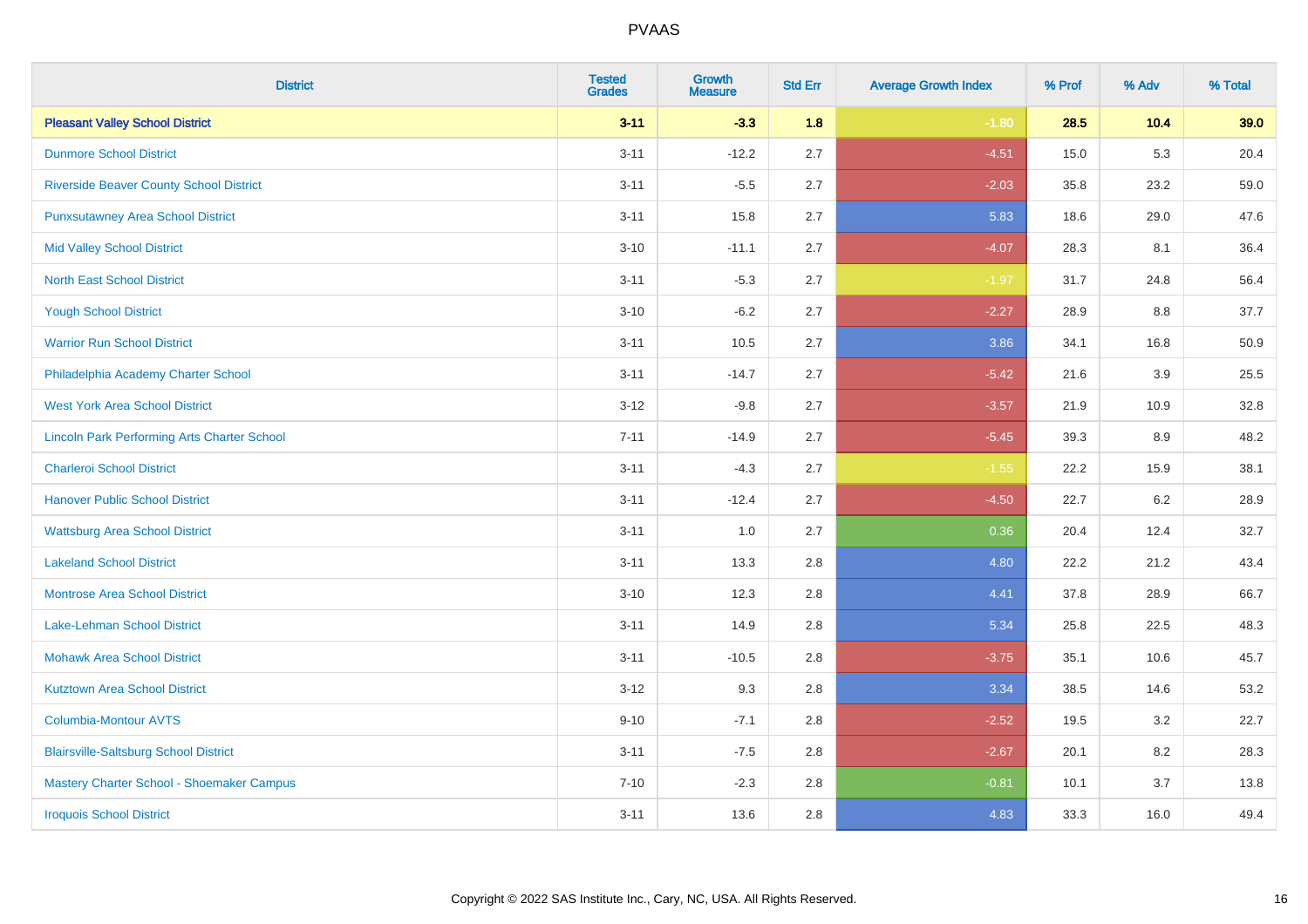| <b>District</b>                              | <b>Tested</b><br><b>Grades</b> | <b>Growth</b><br><b>Measure</b> | <b>Std Err</b> | <b>Average Growth Index</b> | % Prof | % Adv   | % Total |
|----------------------------------------------|--------------------------------|---------------------------------|----------------|-----------------------------|--------|---------|---------|
| <b>Pleasant Valley School District</b>       | $3 - 11$                       | $-3.3$                          | 1.8            | $-1.80$                     | 28.5   | 10.4    | 39.0    |
| Southern Tioga School District               | $3 - 11$                       | $-0.1$                          | 2.8            | $-0.03$                     | 26.3   | 10.3    | 36.6    |
| Catasauqua Area School District              | $3 - 12$                       | $-7.3$                          | 2.8            | $-2.58$                     | 27.1   | 11.2    | 38.3    |
| <b>Bellwood-Antis School District</b>        | $3 - 10$                       | 3.5                             | 2.8            | 1.24                        | 40.9   | 19.4    | 60.2    |
| <b>Mount Union Area School District</b>      | $3 - 10$                       | $-2.5$                          | 2.8            | $-0.89$                     | 19.8   | 5.8     | 25.6    |
| <b>Westmont Hilltop School District</b>      | $3 - 11$                       | $-1.0$                          | 2.8            | $-0.36$                     | 33.3   | 14.7    | 48.0    |
| <b>Big Beaver Falls Area School District</b> | $3 - 11$                       | $-17.9$                         | 2.8            | $-6.27$                     | 9.4    | 2.8     | 12.2    |
| <b>Elk Lake School District</b>              | $3 - 11$                       | $-6.1$                          | 2.9            | $-2.12$                     | 26.3   | 11.6    | 37.9    |
| <b>Kane Area School District</b>             | $3 - 10$                       | 8.8                             | 2.9            | 3.07                        | 31.4   | 19.8    | 51.2    |
| <b>Marion Center Area School District</b>    | $3 - 10$                       | 0.8                             | 2.9            | 0.27                        | 23.3   | 11.1    | 34.4    |
| <b>Canton Area School District</b>           | $3 - 11$                       | 8.4                             | 2.9            | 2.92                        | 13.8   | 23.0    | 36.8    |
| <b>Palisades School District</b>             | $3 - 11$                       | 7.7                             | 2.9            | 2.66                        | 27.8   | 20.3    | 48.1    |
| <b>Moniteau School District</b>              | $3 - 11$                       | $-11.8$                         | 2.9            | $-4.07$                     | 22.6   | $5.0\,$ | 27.6    |
| <b>Chestnut Ridge School District</b>        | $3 - 12$                       | $4.0\,$                         | 2.9            | 1.38                        | 33.2   | 11.0    | 44.2    |
| <b>Cambria Heights School District</b>       | $3 - 10$                       | $-6.2$                          | 2.9            | $-2.11$                     | 25.0   | 13.0    | 38.0    |
| <b>Washington School District</b>            | $3 - 11$                       | $-15.9$                         | 2.9            | $-5.44$                     | 12.9   | 1.7     | 14.7    |
| <b>Bristol Borough School District</b>       | $3 - 12$                       | $-5.9$                          | 2.9            | $-2.00$                     | 27.8   | 3.3     | 31.1    |
| New Hope-Solebury School District            | $3 - 11$                       | 28.8                            | 2.9            | 9.77                        | 31.6   | 50.0    | 81.6    |
| Camp Hill School District                    | $3 - 12$                       | 20.7                            | 2.9            | 7.00                        | 32.3   | 41.4    | 73.7    |
| <b>Apollo-Ridge School District</b>          | $3 - 12$                       | 9.5                             | 3.0            | 3.23                        | 34.0   | 9.4     | 43.4    |
| <b>Greenville Area School District</b>       | $3 - 11$                       | $-13.2$                         | 3.0            | $-4.45$                     | 32.1   | 4.6     | 36.7    |
| Philipsburg-Osceola Area School District     | $3 - 11$                       | 4.1                             | 3.0            | 1.37                        | 22.5   | 16.2    | 38.8    |
| <b>Mcguffey School District</b>              | $3 - 11$                       | $-12.1$                         | 3.0            | $-4.06$                     | 12.8   | 5.9     | 18.6    |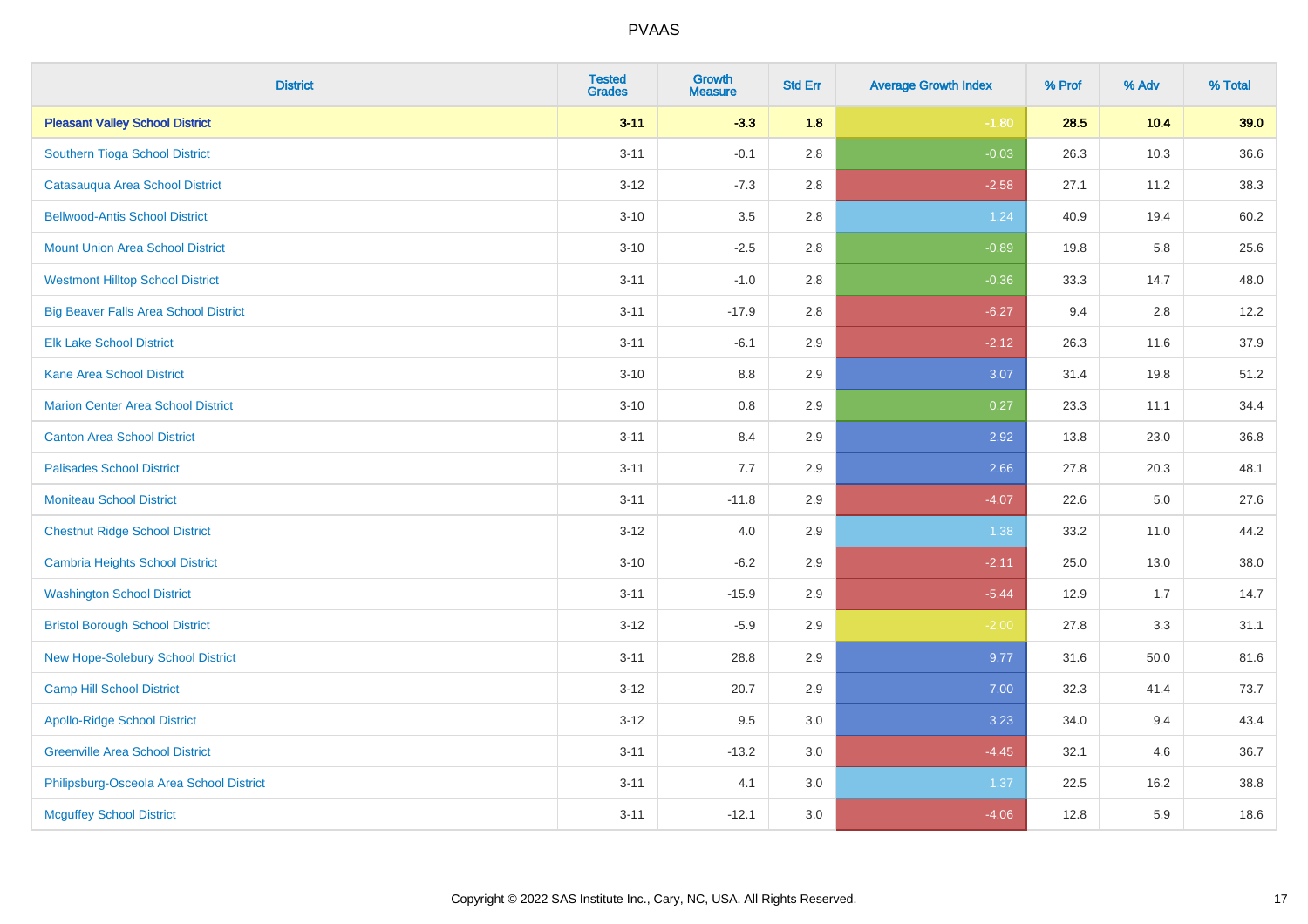| <b>District</b>                                   | <b>Tested</b><br><b>Grades</b> | <b>Growth</b><br><b>Measure</b> | <b>Std Err</b> | <b>Average Growth Index</b> | % Prof | % Adv | % Total |
|---------------------------------------------------|--------------------------------|---------------------------------|----------------|-----------------------------|--------|-------|---------|
| <b>Pleasant Valley School District</b>            | $3 - 11$                       | $-3.3$                          | 1.8            | $-1.80$                     | 28.5   | 10.4  | 39.0    |
| <b>Bentworth School District</b>                  | $3 - 11$                       | 7.0                             | $3.0\,$        | 2.36                        | 26.6   | 17.0  | 43.6    |
| Lehigh Valley Academy Regional Charter School     | $3 - 11$                       | $-5.9$                          | 3.0            | $-1.98$                     | 20.0   | 7.7   | 27.7    |
| Southern Columbia Area School District            | $3 - 11$                       | $-8.5$                          | 3.0            | $-2.83$                     | 30.5   | 12.8  | 43.3    |
| <b>Pine Grove Area School District</b>            | $3 - 11$                       | $-1.1$                          | 3.0            | $-0.36$                     | 29.5   | 14.3  | 43.8    |
| <b>Mastery Charter School - Hardy Williams</b>    | $3 - 11$                       | 6.6                             | 3.0            | 2.21                        | 24.7   | 1.2   | 25.9    |
| <b>Windber Area School District</b>               | $3 - 11$                       | $-11.9$                         | 3.0            | $-3.94$                     | 41.0   | 10.3  | 51.3    |
| <b>Wellsboro Area School District</b>             | $3 - 11$                       | $-6.3$                          | 3.0            | $-2.08$                     | 24.4   | 13.4  | 37.8    |
| <b>MaST Community Charter School II</b>           | $3 - 10$                       | 1.4                             | 3.0            | 0.45                        | 16.1   | 4.6   | 20.7    |
| <b>East Allegheny School District</b>             | $3 - 11$                       | $-6.4$                          | 3.0            | $-2.11$                     | 21.0   | 7.4   | 28.4    |
| <b>Executive Education Academy Charter School</b> | $3 - 10$                       | $-14.6$                         | 3.0            | $-4.81$                     | 8.5    | 1.2   | 9.8     |
| <b>Brentwood Borough School District</b>          | $3 - 11$                       | 1.3                             | 3.0            | 0.44                        | 20.2   | 16.0  | 36.2    |
| <b>Uniontown Area School District</b>             | $3 - 11$                       | $-2.8$                          | 3.1            | $-0.91$                     | 31.7   | 7.3   | 39.0    |
| <b>Carmichaels Area School District</b>           | $3 - 10$                       | $-7.0$                          | 3.1            | $-2.30$                     | 17.8   | 9.6   | 27.4    |
| <b>Freedom Area School District</b>               | $3 - 11$                       | $-6.3$                          | 3.1            | $-2.04$                     | 22.9   | 8.4   | 31.3    |
| <b>Springfield Township School District</b>       | $3 - 11$                       | $-3.9$                          | 3.1            | $-1.27$                     | 37.2   | 30.8  | 68.1    |
| <b>Southmoreland School District</b>              | $3 - 11$                       | $-12.5$                         | 3.1            | $-4.04$                     | 33.3   | 15.5  | 48.8    |
| <b>Avon Grove Charter School</b>                  | $3 - 11$                       | 9.8                             | 3.1            | 3.18                        | 32.4   | 26.0  | 58.4    |
| <b>Mercer Area School District</b>                | $3 - 11$                       | 2.2                             | 3.1            | 0.70                        | 24.4   | 11.8  | 36.2    |
| Maritime Academy Charter School                   | $3 - 10$                       | 13.2                            | 3.1            | 4.29                        | 24.0   | 1.3   | 25.3    |
| <b>KIPP Dubois Charter School</b>                 | $9 - 10$                       | $-3.0$                          | 3.1            | $-0.95$                     | 10.0   | 0.0   | 10.0    |
| <b>Everett Area School District</b>               | $3 - 11$                       | $-1.1$                          | 3.1            | $-0.34$                     | 34.2   | 13.2  | 47.4    |
| South Williamsport Area School District           | $3 - 10$                       | 0.9                             | 3.1            | 0.31                        | 38.4   | 11.6  | 50.0    |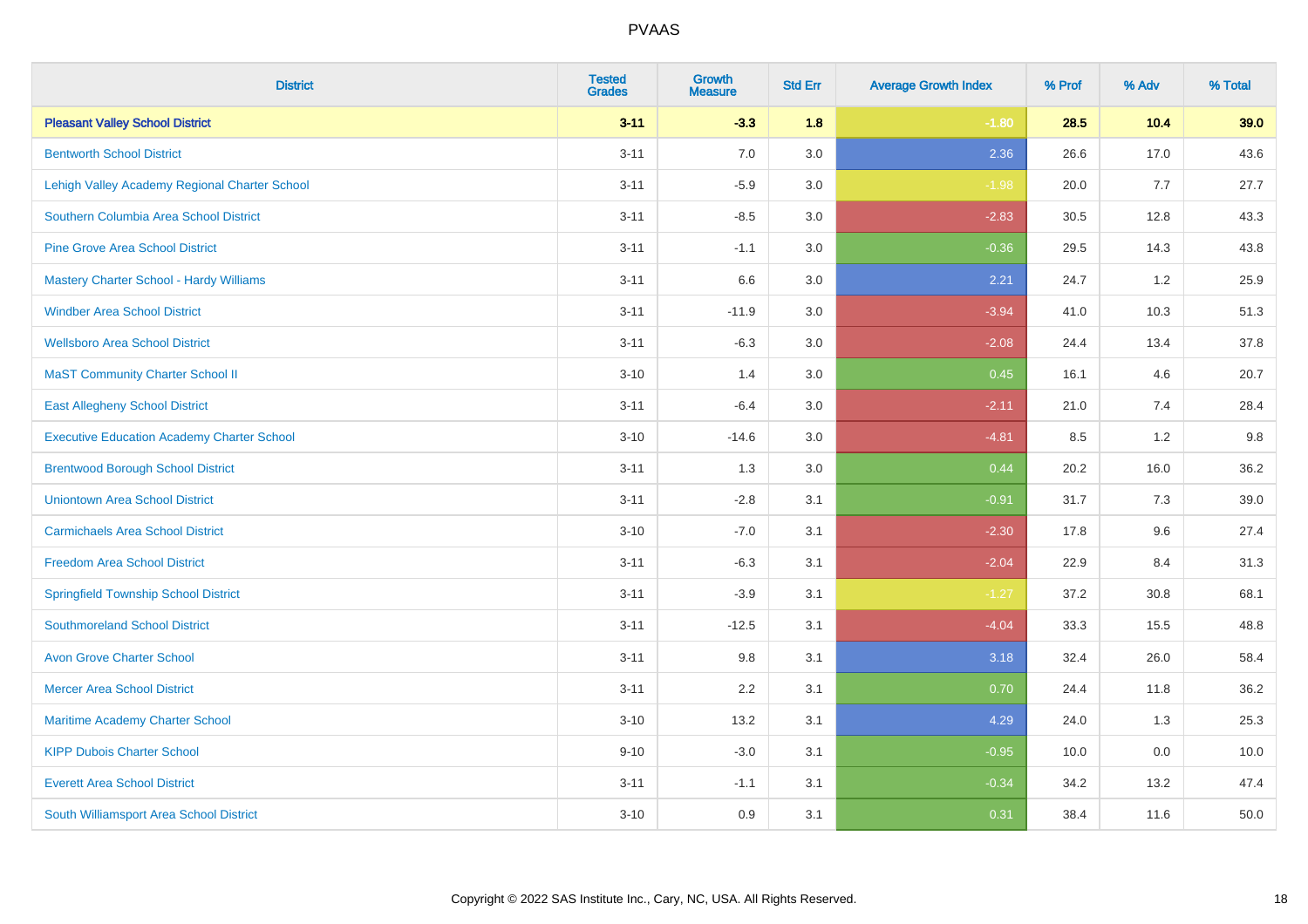| <b>District</b>                                 | <b>Tested</b><br><b>Grades</b> | Growth<br><b>Measure</b> | <b>Std Err</b> | <b>Average Growth Index</b> | % Prof | % Adv   | % Total |
|-------------------------------------------------|--------------------------------|--------------------------|----------------|-----------------------------|--------|---------|---------|
| <b>Pleasant Valley School District</b>          | $3 - 11$                       | $-3.3$                   | 1.8            | $-1.80$                     | 28.5   | 10.4    | 39.0    |
| <b>Redbank Valley School District</b>           | $3 - 11$                       | $-7.5$                   | 3.1            | $-2.41$                     | 12.4   | 10.6    | 23.1    |
| <b>Cranberry Area School District</b>           | $3 - 12$                       | $-0.9$                   | 3.1            | $-0.29$                     | 25.5   | 9.7     | 35.2    |
| <b>Fort Cherry School District</b>              | $3 - 10$                       | $-0.7$                   | 3.1            | $-0.21$                     | 30.6   | 14.1    | 44.7    |
| <b>Laurel School District</b>                   | $3 - 11$                       | 13.0                     | 3.1            | 4.19                        | 30.3   | 15.7    | 46.1    |
| <b>Brookville Area School District</b>          | $3 - 11$                       | $6.8\,$                  | 3.1            | 2.19                        | 46.1   | 14.6    | 60.7    |
| <b>Old Forge School District</b>                | $3-12$                         | $-11.3$                  | 3.1            | $-3.62$                     | 28.6   | 13.2    | 41.8    |
| <b>Ellwood City Area School District</b>        | $3 - 11$                       | $-12.5$                  | 3.1            | $-4.00$                     | 26.7   | 8.7     | 35.4    |
| Renaissance Academy Charter School              | $3 - 11$                       | $-5.6$                   | 3.1            | $-1.79$                     | 28.4   | 18.5    | 46.9    |
| <b>Pequea Valley School District</b>            | $3 - 11$                       | 18.0                     | 3.1            | 5.74                        | 29.2   | 37.5    | 66.7    |
| South Allegheny School District                 | $3 - 11$                       | $-0.9$                   | 3.1            | $-0.30$                     | 23.8   | 2.5     | 26.2    |
| <b>Ligonier Valley School District</b>          | $3 - 11$                       | $-10.8$                  | 3.1            | $-3.43$                     | 34.1   | 5.8     | 39.9    |
| Jefferson County-Dubois AVTS                    | $9 - 11$                       | $-11.7$                  | 3.1            | $-3.72$                     | 17.6   | 2.8     | 20.4    |
| <b>Mahanoy Area School District</b>             | $3 - 10$                       | $-3.4$                   | 3.1            | $-1.07$                     | 21.4   | 8.6     | 30.0    |
| South Side Area School District                 | $3 - 11$                       | $-0.6$                   | 3.1            | $-0.19$                     | 24.0   | 28.0    | 52.0    |
| <b>Carlynton School District</b>                | $3 - 11$                       | $-2.0$                   | 3.2            | $-0.62$                     | 27.9   | $5.2\,$ | 33.1    |
| <b>Montgomery Area School District</b>          | $3 - 11$                       | $-5.8$                   | 3.2            | $-1.83$                     | 25.0   | 11.5    | 36.5    |
| <b>Central Fulton School District</b>           | $3 - 11$                       | $-13.3$                  | 3.2            | $-4.20$                     | 18.1   | 9.7     | 27.8    |
| <b>Carbondale Area School District</b>          | $3 - 10$                       | $-2.8$                   | 3.2            | $-0.87$                     | 27.5   | 2.9     | 30.4    |
| <b>Sayre Area School District</b>               | $3 - 11$                       | 5.8                      | 3.2            | 1.81                        | 30.3   | 21.0    | 51.3    |
| <b>Eastern Lancaster County School District</b> | $3 - 12$                       | 2.9                      | 3.2            | 0.91                        | 35.2   | 36.4    | 71.6    |
| <b>Carbon Career &amp; Technical Institute</b>  | $9 - 11$                       | $-9.3$                   | 3.2            | $-2.92$                     | 19.6   | 2.2     | 21.7    |
| <b>Octorara Area School District</b>            | $3 - 11$                       | $-7.5$                   | 3.2            | $-2.35$                     | 26.1   | 17.0    | 43.2    |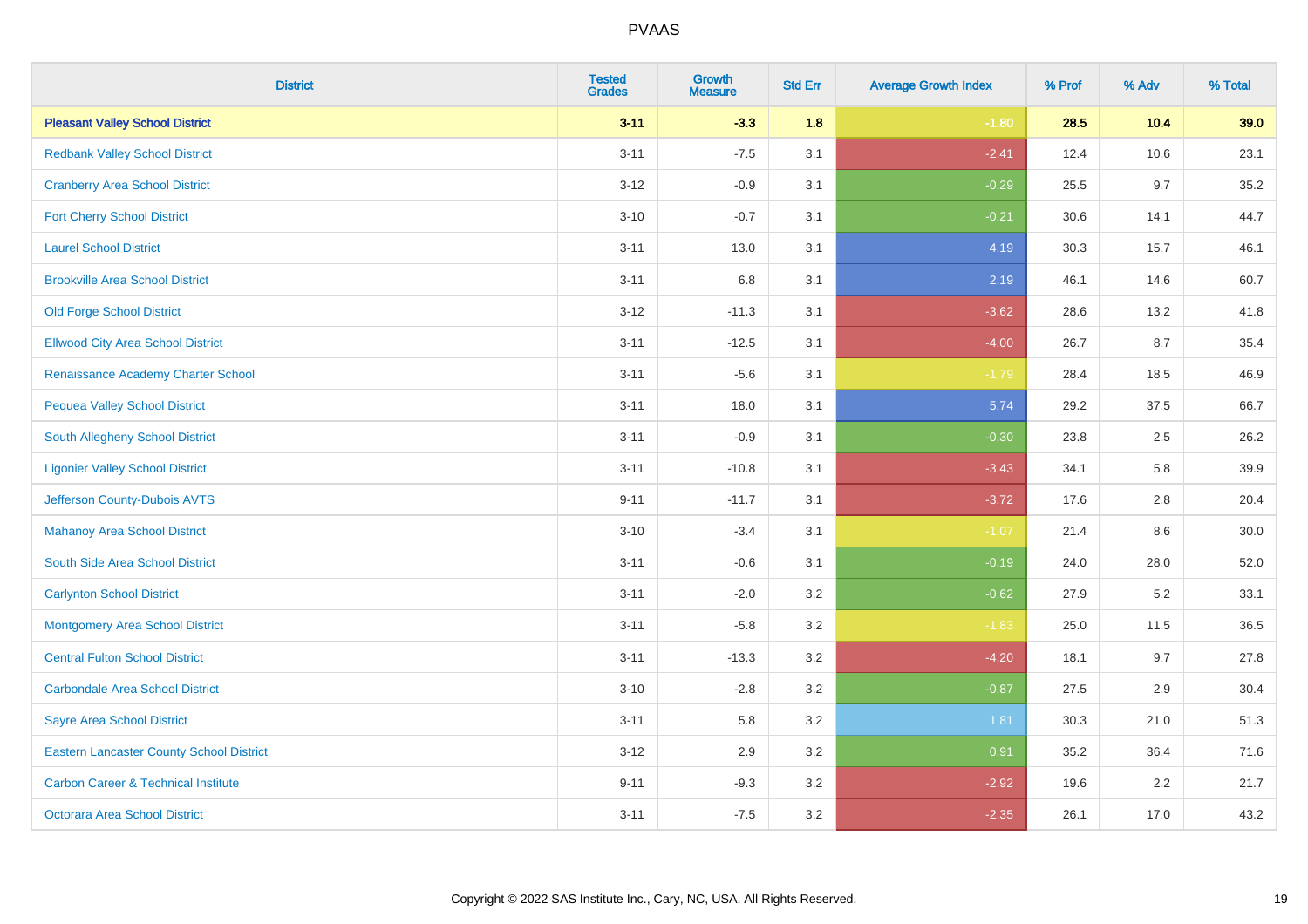| <b>District</b>                                        | <b>Tested</b><br><b>Grades</b> | <b>Growth</b><br><b>Measure</b> | <b>Std Err</b> | <b>Average Growth Index</b> | % Prof | % Adv | % Total |
|--------------------------------------------------------|--------------------------------|---------------------------------|----------------|-----------------------------|--------|-------|---------|
| <b>Pleasant Valley School District</b>                 | $3 - 11$                       | $-3.3$                          | 1.8            | $-1.80$                     | 28.5   | 10.4  | 39.0    |
| <b>Wyalusing Area School District</b>                  | $3 - 12$                       | 5.7                             | 3.2            | 1.78                        | 38.6   | 12.9  | 51.4    |
| <b>Steelton-Highspire School District</b>              | $3 - 11$                       | $-5.3$                          | 3.2            | $-1.65$                     | 13.9   | 0.0   | 13.9    |
| Shenango Area School District                          | $3 - 11$                       | 1.7                             | 3.2            | 0.52                        | 41.4   | 13.8  | 55.3    |
| <b>Troy Area School District</b>                       | $3 - 10$                       | $-4.7$                          | 3.2            | $-1.46$                     | 22.8   | 16.5  | 39.2    |
| Juniata Valley School District                         | $3 - 11$                       | 1.6                             | 3.2            | 0.51                        | 23.1   | 9.4   | 32.5    |
| <b>New Brighton Area School District</b>               | $3 - 11$                       | $-2.1$                          | 3.2            | $-0.65$                     | 31.5   | 11.1  | 42.6    |
| New Kensington-Arnold School District                  | $3 - 11$                       | $-5.8$                          | 3.2            | $-1.80$                     | 10.8   | 1.2   | 12.0    |
| Northwestern School District                           | $3 - 11$                       | $-14.6$                         | 3.2            | $-4.51$                     | 32.5   | 13.7  | 46.2    |
| <b>Burgettstown Area School District</b>               | $3 - 11$                       | $-11.2$                         | 3.2            | $-3.46$                     | 16.0   | 2.7   | 18.7    |
| <b>Panther Valley School District</b>                  | $3 - 12$                       | $-13.3$                         | 3.2            | $-4.10$                     | 31.5   | 4.1   | 35.6    |
| Meyersdale Area School District                        | $3 - 11$                       | $-16.1$                         | 3.3            | $-4.94$                     | 20.3   | 5.8   | 26.1    |
| <b>Muncy School District</b>                           | $3 - 11$                       | 6.9                             | 3.3            | 2.12                        | 37.6   | 18.8  | 56.4    |
| <b>Newport School District</b>                         | $3 - 12$                       | $3.8\,$                         | 3.3            | 1.17                        | 38.8   | 10.4  | 49.2    |
| West Branch Area School District                       | $3 - 11$                       | 17.0                            | 3.3            | 5.20                        | 47.1   | 19.1  | 66.2    |
| Northern Bedford County School District                | $3 - 11$                       | $-2.3$                          | 3.3            | $-0.69$                     | 26.2   | 16.9  | 43.1    |
| Lackawanna Trail School District                       | $3 - 10$                       | $-11.0$                         | 3.3            | $-3.35$                     | 13.1   | 18.0  | 31.2    |
| <b>Northwest Area School District</b>                  | $3 - 10$                       | $-3.2$                          | 3.3            | $-0.97$                     | 30.4   | 13.0  | 43.5    |
| <b>Westinghouse Arts Academy Charter School</b>        | $9 - 10$                       | $-6.0$                          | 3.3            | $-1.81$                     | 20.2   | 8.9   | 29.1    |
| Propel Charter School - Braddock Hills                 | $3 - 11$                       | $-2.1$                          | 3.3            | $-0.63$                     | 4.8    | 3.2   | 8.1     |
| Wilmington Area School District                        | $3 - 11$                       | 11.1                            | 3.3            | 3.37                        | 29.8   | 26.2  | 56.0    |
| <b>North Star School District</b>                      | $3 - 11$                       | 1.1                             | 3.3            | 0.34                        | 26.2   | 20.0  | 46.2    |
| <b>Chester Charter Scholars Academy Charter School</b> | $3 - 12$                       | $-6.2$                          | 3.3            | $-1.88$                     | 2.2    | 0.0   | 2.2     |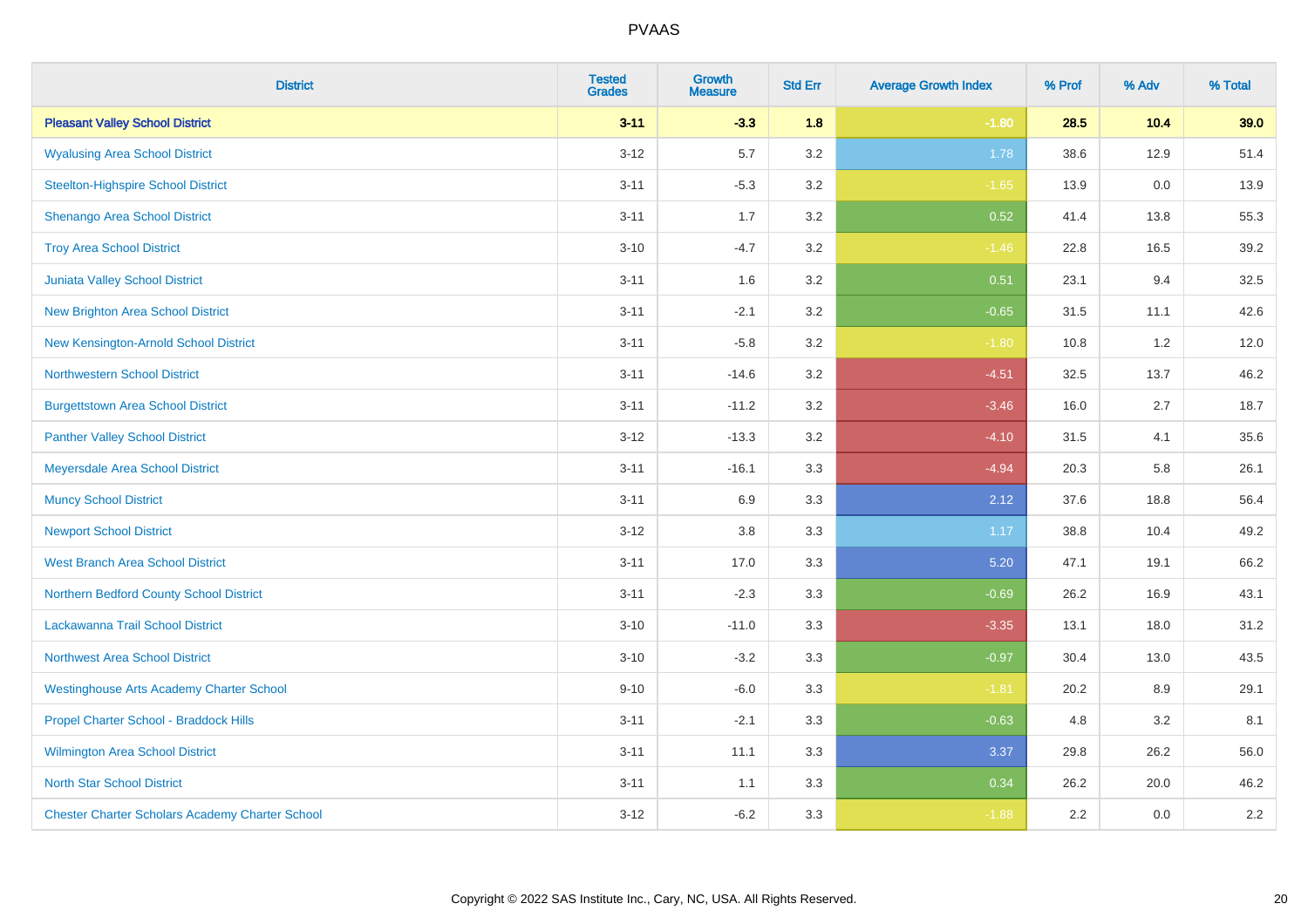| <b>District</b>                               | <b>Tested</b><br><b>Grades</b> | <b>Growth</b><br><b>Measure</b> | <b>Std Err</b> | <b>Average Growth Index</b> | % Prof | % Adv   | % Total |
|-----------------------------------------------|--------------------------------|---------------------------------|----------------|-----------------------------|--------|---------|---------|
| <b>Pleasant Valley School District</b>        | $3 - 11$                       | $-3.3$                          | 1.8            | $-1.80$                     | 28.5   | 10.4    | 39.0    |
| <b>Burrell School District</b>                | $3 - 11$                       | $-1.5$                          | 3.3            | $-0.44$                     | 27.8   | 17.7    | 45.6    |
| <b>Tacony Academy Charter School</b>          | $3 - 11$                       | $-12.9$                         | 3.3            | $-3.90$                     | 8.6    | 1.4     | 10.0    |
| <b>Tussey Mountain School District</b>        | $3 - 12$                       | $-13.0$                         | 3.3            | $-3.93$                     | 11.1   | 3.2     | 14.3    |
| Portage Area School District                  | $3 - 10$                       | $-0.5$                          | 3.3            | $-0.14$                     | 27.0   | 20.6    | 47.6    |
| <b>Purchase Line School District</b>          | $3 - 12$                       | 4.3                             | 3.3            | 1.30                        | 32.3   | 9.0     | 41.4    |
| <b>United School District</b>                 | $3 - 11$                       | 6.3                             | 3.3            | 1.89                        | 38.8   | 16.3    | 55.0    |
| <b>Union City Area School District</b>        | $3 - 12$                       | $-8.7$                          | 3.3            | $-2.59$                     | 29.7   | 10.9    | 40.6    |
| <b>Steel Valley School District</b>           | $3 - 11$                       | 11.1                            | 3.3            | 3.33                        | 34.8   | 10.1    | 44.9    |
| Pennsylvania Virtual Charter School           | $3 - 11$                       | 4.4                             | 3.4            | 1.31                        | 29.8   | 21.2    | 51.0    |
| Jeannette City School District                | $3 - 11$                       | $-0.7$                          | 3.4            | $-0.20$                     | 26.8   | 4.1     | 30.9    |
| Northern Cambria School District              | $3 - 11$                       | $-0.3$                          | 3.4            | $-0.09$                     | 26.5   | 1.2     | 27.7    |
| <b>Mountain View School District</b>          | $3 - 11$                       | 24.2                            | 3.4            | 7.20                        | 45.8   | 37.3    | 83.0    |
| Southern Huntingdon County School District    | $3 - 11$                       | $-5.9$                          | 3.4            | $-1.76$                     | 32.8   | 4.9     | 37.7    |
| <b>Minersville Area School District</b>       | $3 - 11$                       | $-2.9$                          | 3.4            | $-0.86$                     | 27.4   | 9.7     | 37.1    |
| Pennsylvania Distance Learning Charter School | $3 - 12$                       | 6.8                             | 3.4            | 1.99                        | 19.8   | 6.2     | 25.9    |
| <b>Multicultural Academy Charter School</b>   | $9 - 11$                       | 6.0                             | 3.4            | 1.77                        | 12.3   | $0.0\,$ | 12.3    |
| Millersburg Area School District              | $3 - 11$                       | $-6.6$                          | 3.4            | $-1.92$                     | 24.1   | 10.3    | 34.5    |
| <b>Belmont Charter School</b>                 | $3 - 10$                       | 2.2                             | 3.4            | 0.64                        | 5.3    | 1.8     | 7.0     |
| <b>Coudersport Area School District</b>       | $3 - 11$                       | 14.8                            | 3.4            | 4.33                        | 34.7   | 28.0    | 62.7    |
| <b>Frazier School District</b>                | $3 - 11$                       | $-18.9$                         | 3.4            | $-5.49$                     | 18.3   | 1.4     | 19.7    |
| <b>Bloomsburg Area School District</b>        | $3 - 10$                       | 4.3                             | 3.4            | 1.26                        | 36.5   | 20.6    | 57.1    |
| <b>Northgate School District</b>              | $3 - 11$                       | $-3.0$                          | 3.4            | $-0.85$                     | 35.6   | 6.8     | 42.4    |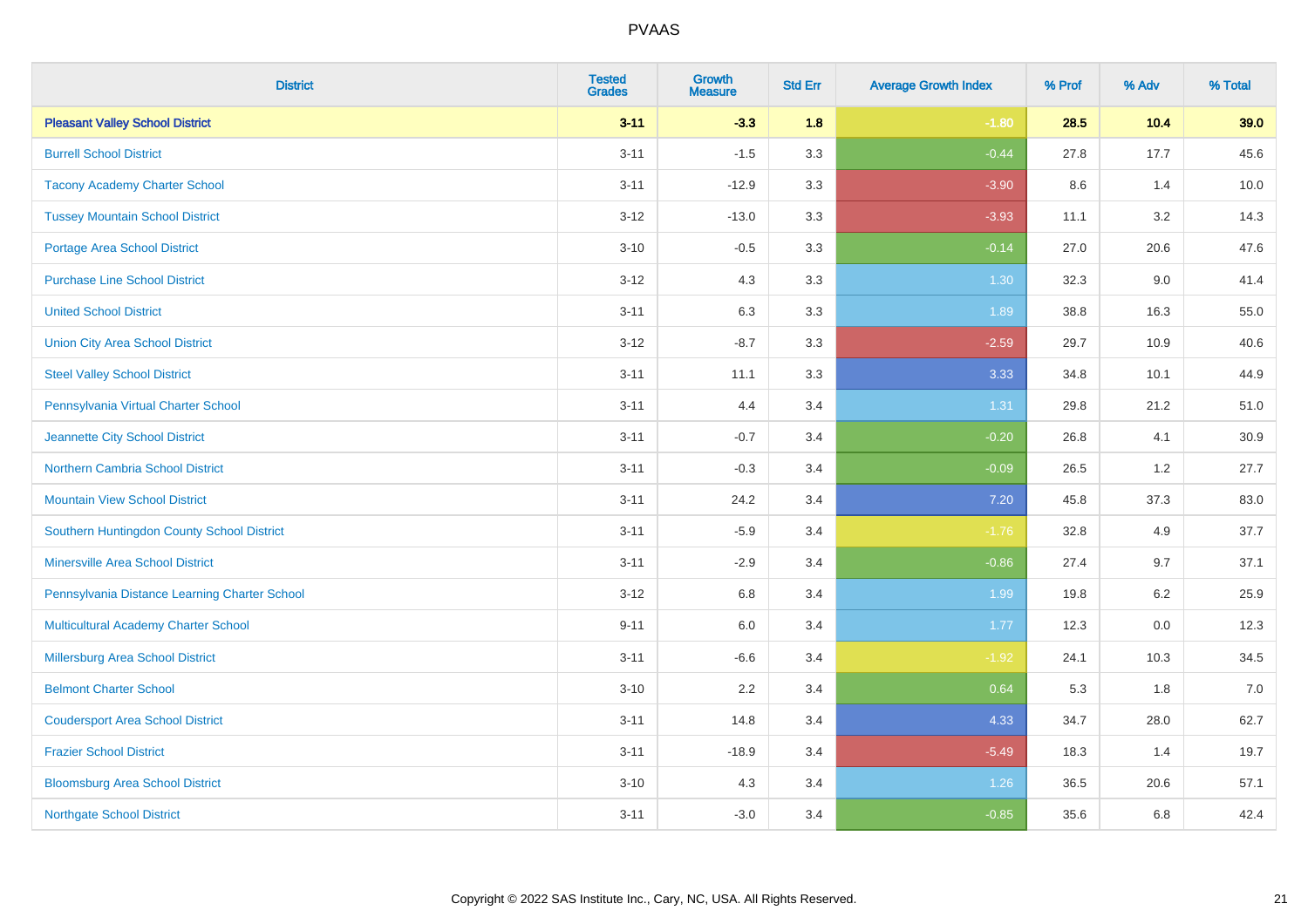| <b>District</b>                            | <b>Tested</b><br><b>Grades</b> | <b>Growth</b><br><b>Measure</b> | <b>Std Err</b> | <b>Average Growth Index</b> | % Prof | % Adv  | % Total |
|--------------------------------------------|--------------------------------|---------------------------------|----------------|-----------------------------|--------|--------|---------|
| <b>Pleasant Valley School District</b>     | $3 - 11$                       | $-3.3$                          | 1.8            | $-1.80$                     | 28.5   | $10.4$ | 39.0    |
| <b>Chartiers-Houston School District</b>   | $3 - 10$                       | $-16.5$                         | 3.5            | $-4.79$                     | 26.3   | 6.6    | 32.9    |
| <b>Southeast Delco School District</b>     | $3 - 10$                       | 3.9                             | 3.5            | 1.12                        | 18.6   | 3.4    | 22.0    |
| <b>Homer-Center School District</b>        | $3 - 11$                       | $8.8\,$                         | 3.5            | 2.53                        | 38.0   | 17.7   | 55.8    |
| <b>Reynolds School District</b>            | $3 - 10$                       | $-3.0$                          | 3.5            | $-0.87$                     | 27.3   | 9.1    | 36.4    |
| <b>Sto-Rox School District</b>             | $3 - 10$                       | $-7.0$                          | 3.5            | $-1.99$                     | 3.2    | 0.0    | $3.2\,$ |
| <b>Otto-Eldred School District</b>         | $3 - 11$                       | $-0.5$                          | 3.5            | $-0.13$                     | 35.8   | 10.5   | 46.3    |
| Conemaugh Township Area School District    | $3 - 12$                       | 4.8                             | 3.5            | 1.39                        | 30.9   | 27.8   | 58.8    |
| <b>Glendale School District</b>            | $3 - 10$                       | 7.9                             | 3.5            | 2.25                        | 42.6   | 9.3    | 51.8    |
| <b>Lakeview School District</b>            | $3 - 11$                       | $-1.9$                          | 3.5            | $-0.53$                     | 41.5   | 12.3   | 53.8    |
| <b>West Middlesex Area School District</b> | $3 - 10$                       | $-7.4$                          | 3.5            | $-2.11$                     | 32.0   | 9.6    | 41.6    |
| <b>Brockway Area School District</b>       | $3 - 11$                       | $-0.4$                          | 3.5            | $-0.11$                     | 41.2   | 13.8   | 55.0    |
| <b>Shenandoah Valley School District</b>   | $3 - 11$                       | $-4.5$                          | 3.5            | $-1.29$                     | 14.3   | 0.0    | 14.3    |
| <b>Penns Manor Area School District</b>    | $3-12$                         | $-1.9$                          | 3.5            | $-0.55$                     | 24.2   | 3.8    | 28.0    |
| <b>Halifax Area School District</b>        | $3 - 11$                       | 5.8                             | 3.5            | 1.64                        | 32.1   | 18.9   | 50.9    |
| <b>Bethlehem-Center School District</b>    | $3 - 10$                       | 2.1                             | 3.5            | 0.59                        | 32.3   | 4.6    | 36.9    |
| <b>School Lane Charter School</b>          | $3 - 11$                       | 2.6                             | 3.6            | 0.72                        | 23.1   | 18.7   | 41.8    |
| <b>Reach Cyber Charter School</b>          | $3 - 11$                       | 1.4                             | 3.6            | 0.40                        | 32.9   | 15.2   | 48.1    |
| <b>Salisbury Township School District</b>  | $3 - 11$                       | 5.8                             | 3.6            | 1.62                        | 24.4   | 12.6   | 37.0    |
| <b>Fairfield Area School District</b>      | $3 - 11$                       | $-0.5$                          | 3.6            | $-0.13$                     | 43.9   | 6.1    | 50.0    |
| <b>Greenwood School District</b>           | $3 - 11$                       | 11.3                            | 3.6            | 3.14                        | 31.2   | 32.8   | 63.9    |
| <b>Achievement House Charter School</b>    | $7 - 11$                       | $-8.2$                          | 3.6            | $-2.28$                     | 16.7   | 2.8    | 19.4    |
| <b>Aliquippa School District</b>           | $3 - 11$                       | $-20.0$                         | 3.6            | $-5.54$                     | 1.7    | 0.0    | 1.7     |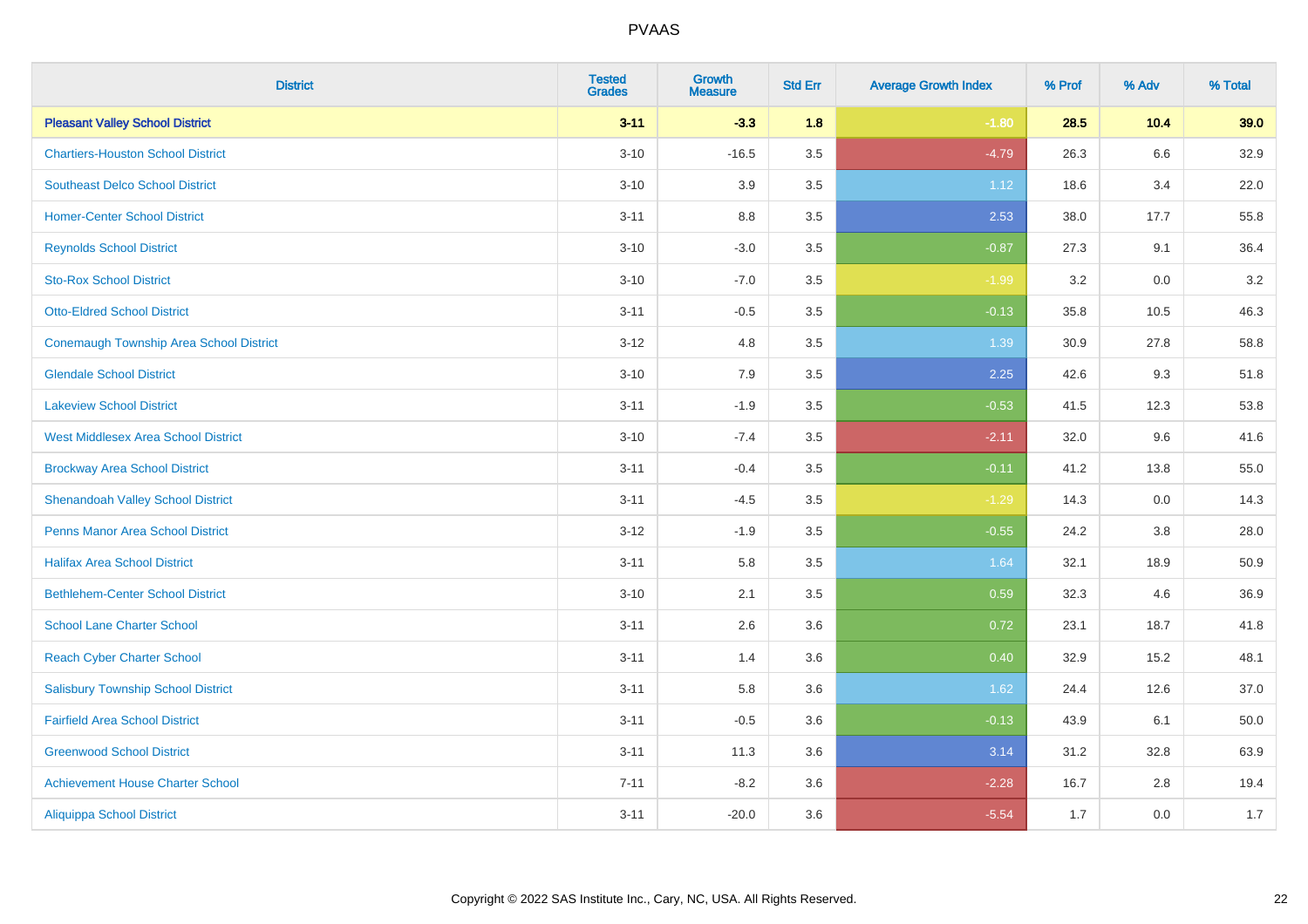| <b>District</b>                                   | <b>Tested</b><br><b>Grades</b> | <b>Growth</b><br><b>Measure</b> | <b>Std Err</b> | <b>Average Growth Index</b> | % Prof | % Adv   | % Total |
|---------------------------------------------------|--------------------------------|---------------------------------|----------------|-----------------------------|--------|---------|---------|
| <b>Pleasant Valley School District</b>            | $3 - 11$                       | $-3.3$                          | 1.8            | $-1.80$                     | 28.5   | 10.4    | 39.0    |
| <b>Forest City Regional School District</b>       | $3 - 12$                       | $-1.2$                          | 3.6            | $-0.33$                     | 26.5   | $8.2\,$ | 34.7    |
| <b>Propel Charter School-Montour</b>              | $3 - 10$                       | $-3.4$                          | 3.6            | $-0.93$                     | 7.7    | 0.0     | 7.7     |
| <b>Clarion-Limestone Area School District</b>     | $3 - 12$                       | $-10.0$                         | 3.6            | $-2.76$                     | 28.3   | 20.0    | 48.3    |
| <b>Columbia Borough School District</b>           | $3 - 12$                       | $-1.1$                          | 3.6            | $-0.31$                     | 17.2   | 1.7     | 19.0    |
| <b>Sharpsville Area School District</b>           | $3 - 11$                       | 3.8                             | 3.7            | 1.04                        | 41.1   | 23.2    | 64.3    |
| <b>Lawrence County CTC</b>                        | $10 - 11$                      | $-9.8$                          | 3.7            | $-2.68$                     | 7.3    | 0.0     | 7.3     |
| <b>Sugar Valley Rural Charter School</b>          | $3 - 11$                       | $-3.6$                          | 3.7            | $-0.98$                     | 10.3   | 0.0     | 10.3    |
| <b>Clarion Area School District</b>               | $3 - 11$                       | 3.2                             | 3.7            | 0.88                        | 31.7   | 13.3    | 45.0    |
| <b>Blue Ridge School District</b>                 | $3 - 11$                       | 8.3                             | 3.7            | 2.24                        | 29.6   | 9.3     | 38.9    |
| <b>North Pocono School District</b>               | $3 - 11$                       | 13.1                            | 3.7            | 3.54                        | 31.4   | 33.3    | 64.7    |
| <b>Union School District</b>                      | $3 - 12$                       | 2.5                             | 3.7            | 0.69                        | 17.9   | 10.4    | 28.4    |
| <b>Antietam School District</b>                   | $3 - 10$                       | $-9.5$                          | 3.7            | $-2.57$                     | 20.9   | 1.5     | 22.4    |
| Lincoln Leadership Academy Charter School         | $3 - 12$                       | $-7.4$                          | 3.7            | $-1.99$                     | 6.4    | 2.1     | 8.5     |
| Morrisville Borough School District               | $3 - 11$                       | $-13.1$                         | 3.7            | $-3.52$                     | 4.9    | 1.6     | 6.6     |
| <b>Environmental Charter School At Frick Park</b> | $3-9$                          | $-6.2$                          | 3.7            | $-1.67$                     | 25.9   | 3.4     | 29.3    |
| <b>Northeast Bradford School District</b>         | $3 - 10$                       | $-5.0$                          | 3.7            | $-1.35$                     | 30.6   | 4.8     | 35.5    |
| <b>Clearfield Area School District</b>            | $3 - 10$                       | $-1.3$                          | 3.7            | $-0.34$                     | 43.9   | 24.6    | 68.4    |
| <b>Williams Valley School District</b>            | $3 - 11$                       | 2.6                             | 3.7            | 0.69                        | 17.0   | 5.1     | 22.0    |
| <b>Port Allegany School District</b>              | $3 - 11$                       | 6.5                             | 3.7            | 1.74                        | 26.4   | 11.3    | 37.7    |
| <b>Brownsville Area School District</b>           | $3 - 12$                       | 3.9                             | 3.8            | 1.04                        | 22.0   | 8.5     | 30.5    |
| <b>Union Area School District</b>                 | $3 - 11$                       | $-6.5$                          | 3.8            | $-1.70$                     | 30.6   | 12.2    | 42.9    |
| <b>Susquehanna Community School District</b>      | $3 - 11$                       | $-4.5$                          | 3.8            | $-1.19$                     | 31.9   | 8.8     | 40.7    |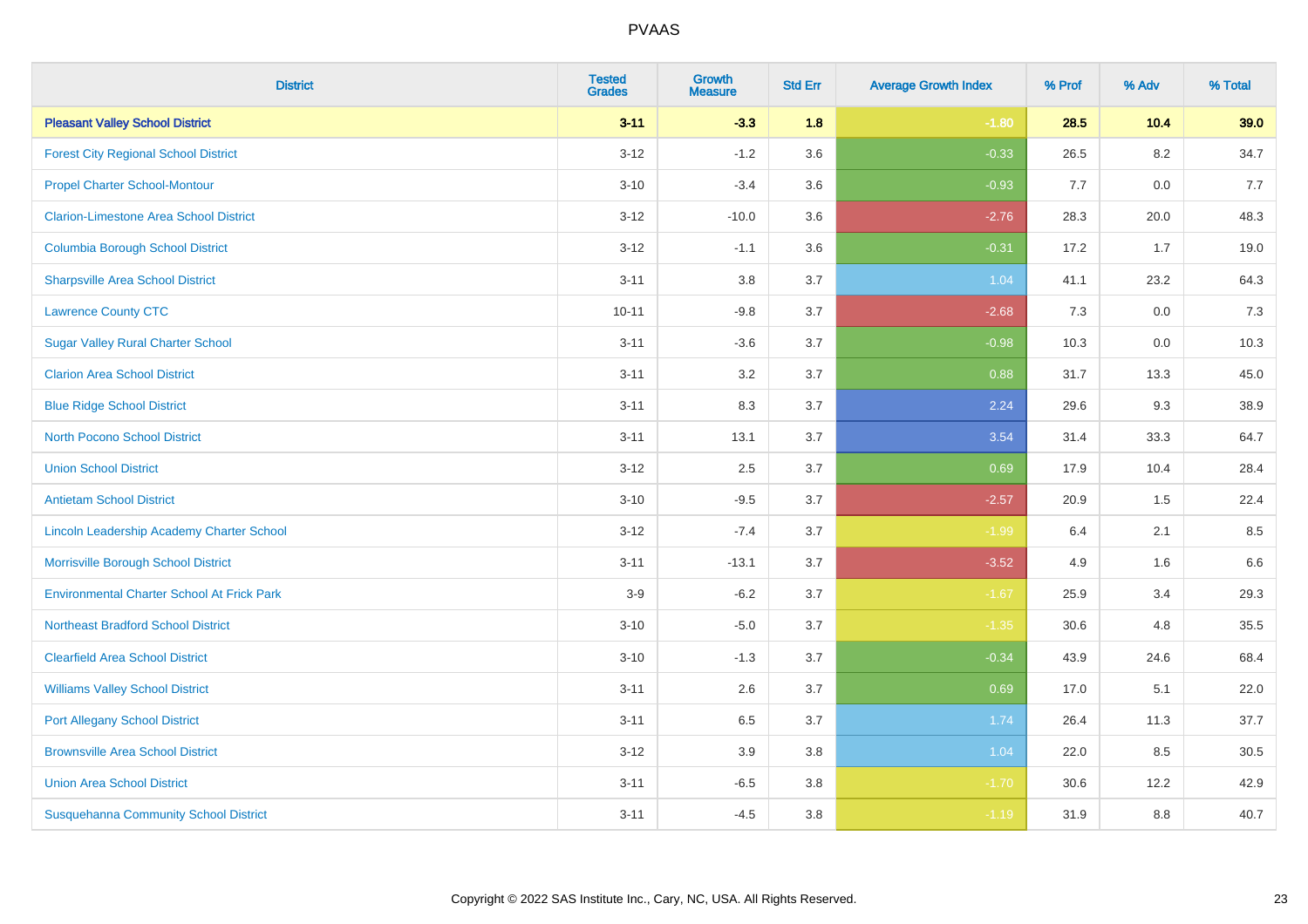| <b>District</b>                                 | <b>Tested</b><br><b>Grades</b> | <b>Growth</b><br><b>Measure</b> | <b>Std Err</b> | <b>Average Growth Index</b> | % Prof | % Adv | % Total |
|-------------------------------------------------|--------------------------------|---------------------------------|----------------|-----------------------------|--------|-------|---------|
| <b>Pleasant Valley School District</b>          | $3 - 11$                       | $-3.3$                          | 1.8            | $-1.80$                     | 28.5   | 10.4  | 39.0    |
| <b>Smethport Area School District</b>           | $3 - 12$                       | 5.8                             | 3.8            | 1.52                        | 24.6   | 20.0  | 44.6    |
| Jefferson-Morgan School District                | $3 - 10$                       | $-12.0$                         | 3.9            | $-3.09$                     | 28.6   | 6.1   | 34.7    |
| <b>West Greene School District</b>              | $3 - 11$                       | $-8.1$                          | 3.9            | $-2.08$                     | 31.0   | 11.9  | 42.9    |
| <b>Allegheny Valley School District</b>         | $3 - 11$                       | $-1.9$                          | 3.9            | $-0.48$                     | 31.8   | 11.4  | 43.2    |
| <b>Line Mountain School District</b>            | $3 - 11$                       | 11.7                            | 3.9            | 3.01                        | 40.4   | 42.3  | 82.7    |
| Johnsonburg Area School District                | $3 - 11$                       | 5.0                             | 3.9            | 1.27                        | 35.5   | 11.8  | 47.4    |
| <b>Tri-Valley School District</b>               | $3 - 10$                       | $-2.7$                          | 3.9            | $-0.69$                     | 31.0   | 9.5   | 40.5    |
| <b>West Side CTC</b>                            | $9 - 10$                       | $-32.0$                         | 3.9            | $-8.16$                     | 5.9    | 0.0   | $5.9\,$ |
| <b>Leechburg Area School District</b>           | $3 - 11$                       | 7.0                             | 3.9            | 1.79                        | 37.7   | 4.9   | 42.6    |
| <b>Rochester Area School District</b>           | $3 - 11$                       | $-5.7$                          | 3.9            | $-1.45$                     | 14.9   | 2.1   | 17.0    |
| <b>Propel Charter School-Homestead</b>          | $3 - 11$                       | $-5.0$                          | 3.9            | $-1.27$                     | 7.3    | 0.0   | 7.3     |
| <b>Blacklick Valley School District</b>         | $3 - 11$                       | $-0.9$                          | 3.9            | $-0.23$                     | 7.7    | 7.7   | 15.4    |
| <b>Riverview School District</b>                | $3 - 11$                       | $-13.0$                         | 4.0            | $-3.29$                     | 43.1   | 7.8   | 51.0    |
| <b>Shade-Central City School District</b>       | $3 - 11$                       | $-14.6$                         | 4.0            | $-3.68$                     | 9.6    | 0.0   | 9.6     |
| <b>Southern Fulton School District</b>          | $3 - 11$                       | $-5.1$                          | 4.0            | $-1.29$                     | 21.7   | 13.0  | 34.8    |
| <b>Berlin Brothersvalley School District</b>    | $3 - 11$                       | 19.6                            | 4.0            | 4.93                        | 28.3   | 41.3  | 69.6    |
| <b>Ridgway Area School District</b>             | $3 - 11$                       | $-6.1$                          | 4.0            | $-1.53$                     | 42.2   | 15.6  | 57.8    |
| <b>Weatherly Area School District</b>           | $3 - 11$                       | $-5.8$                          | 4.0            | $-1.44$                     | 32.1   | 8.9   | 41.1    |
| <b>Benton Area School District</b>              | $3 - 10$                       | 8.1                             | 4.0            | 2.01                        | 35.7   | 28.6  | 64.3    |
| <b>Allegheny-Clarion Valley School District</b> | $3 - 10$                       | 12.3                            | 4.1            | 3.03                        | 33.3   | 19.0  | 52.4    |
| <b>Conemaugh Valley School District</b>         | $3 - 12$                       | $-6.3$                          | 4.1            | $-1.54$                     | 23.7   | 5.1   | 28.8    |
| <b>Jamestown Area School District</b>           | $3 - 11$                       | $-9.5$                          | 4.1            | $-2.33$                     | 41.5   | 4.9   | 46.3    |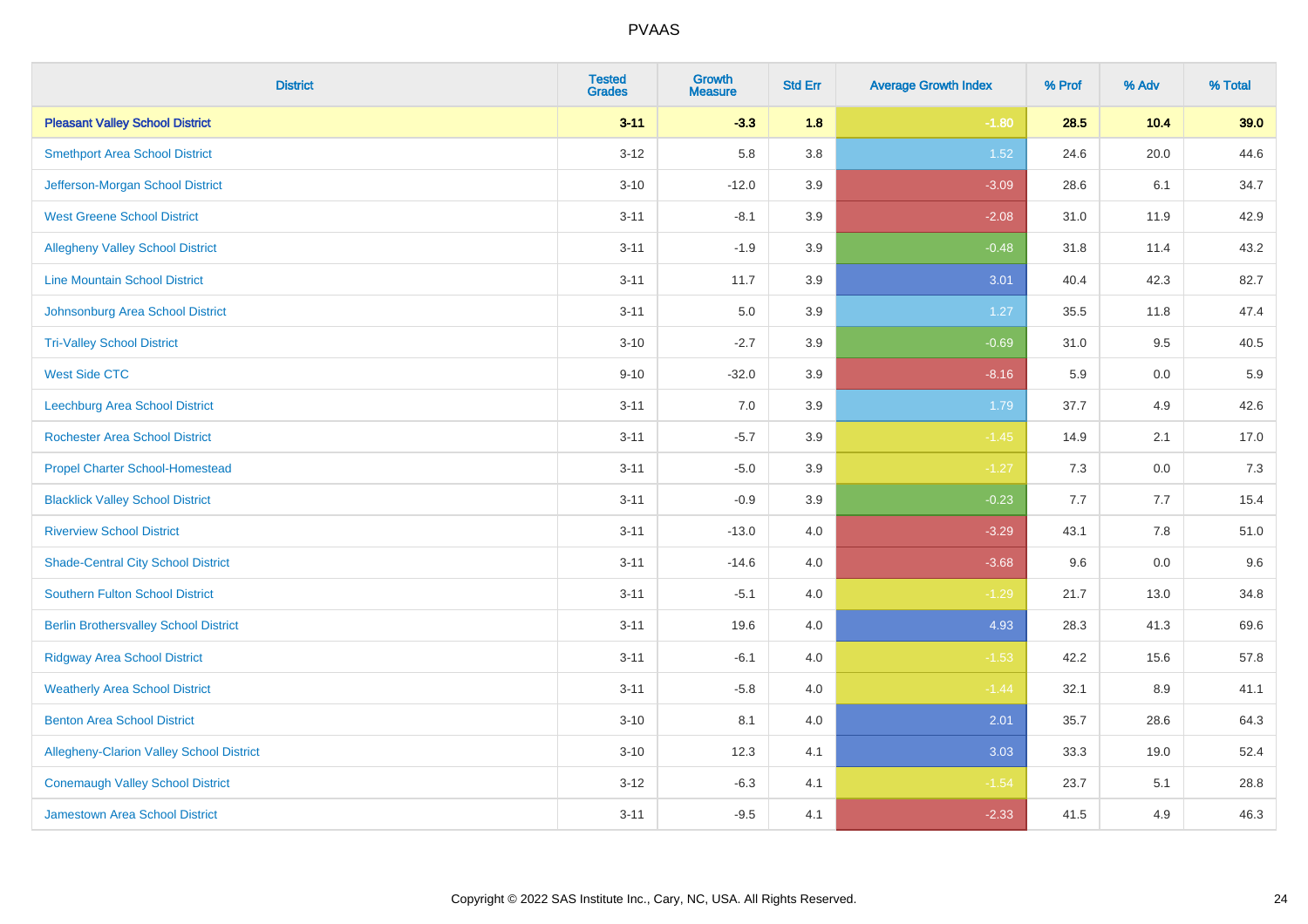| <b>District</b>                                 | <b>Tested</b><br><b>Grades</b> | <b>Growth</b><br><b>Measure</b> | <b>Std Err</b> | <b>Average Growth Index</b> | % Prof | % Adv | % Total |
|-------------------------------------------------|--------------------------------|---------------------------------|----------------|-----------------------------|--------|-------|---------|
| <b>Pleasant Valley School District</b>          | $3 - 11$                       | $-3.3$                          | 1.8            | $-1.80$                     | 28.5   | 10.4  | 39.0    |
| <b>Williamsburg Community School District</b>   | $3 - 11$                       | $-16.9$                         | 4.1            | $-4.14$                     | 22.4   | 0.0   | 22.4    |
| <b>Jenkintown School District</b>               | $3 - 11$                       | $-7.9$                          | 4.1            | $-1.92$                     | 34.1   | 27.3  | 61.4    |
| North Clarion County School District            | $3 - 12$                       | 3.4                             | 4.1            | 0.83                        | 45.0   | 18.8  | 63.8    |
| <b>Roberto Clemente Charter School</b>          | $3 - 12$                       | $-3.3$                          | 4.1            | $-0.79$                     | 22.7   | 4.6   | 27.3    |
| <b>Ferndale Area School District</b>            | $3 - 10$                       | $-1.1$                          | 4.1            | $-0.27$                     | 21.0   | 7.9   | 29.0    |
| <b>Chichester School District</b>               | $3 - 11$                       | $-1.8$                          | 4.2            | $-0.44$                     | 40.0   | 14.0  | 54.0    |
| <b>Farrell Area School District</b>             | $3 - 11$                       | $-1.9$                          | 4.2            | $-0.44$                     | 9.3    | 11.6  | 20.9    |
| <b>Western Beaver County School District</b>    | $3 - 11$                       | $-9.3$                          | 4.2            | $-2.20$                     | 45.1   | 3.9   | 49.0    |
| <b>Mastery Charter School - Pickett Campus</b>  | $6 - 10$                       | 2.7                             | 4.2            | 0.65                        | 20.6   | 0.0   | 20.6    |
| Dr Robert Ketterer Charter School Inc           | $6 - 12$                       | 7.1                             | 4.3            | 1.66                        | 7.3    | 1.7   | 9.0     |
| <b>Sullivan County School District</b>          | $3 - 10$                       | 2.5                             | 4.3            | 0.58                        | 43.6   | 7.7   | 51.3    |
| <b>Tidioute Community Charter School</b>        | $3 - 11$                       | $0.8\,$                         | 4.4            | 0.19                        | 18.1   | 6.9   | 25.0    |
| <b>Millville Area School District</b>           | $3 - 12$                       | $-5.6$                          | 4.4            | $-1.26$                     | 31.4   | 11.4  | 42.9    |
| <b>Southeastern Greene School District</b>      | $3 - 10$                       | $-2.3$                          | 4.4            | $-0.53$                     | 29.0   | 9.7   | 38.7    |
| <b>Cameron County School District</b>           | $3 - 12$                       | $-5.0$                          | 4.4            | $-1.12$                     | 34.9   | 4.8   | 39.7    |
| <b>York Academy Regional Charter School</b>     | $3 - 11$                       | $-2.3$                          | 4.4            | $-0.52$                     | 23.5   | 2.0   | 25.5    |
| California Area School District                 | $3 - 10$                       | $-13.7$                         | 4.5            | $-3.06$                     | 41.7   | 16.7  | 58.3    |
| <b>Commodore Perry School District</b>          | $3 - 11$                       | $-10.4$                         | 4.5            | $-2.30$                     | 29.4   | 5.9   | 35.3    |
| Capital Area School for the Arts Charter School | $9 - 11$                       | 14.2                            | 4.5            | 3.13                        | 27.5   | 30.0  | 57.5    |
| <b>Mastery Charter School - Gratz Campus</b>    | $7 - 10$                       | $-9.5$                          | 4.6            | $-2.09$                     | 0.0    | 3.4   | 3.4     |
| <b>Cornell School District</b>                  | $3 - 11$                       | $-5.5$                          | 4.6            | $-1.20$                     | 11.3   | 3.2   | 14.5    |
| <b>Moshannon Valley School District</b>         | $3 - 10$                       | $-5.1$                          | 4.6            | $-1.12$                     | 25.0   | 12.5  | 37.5    |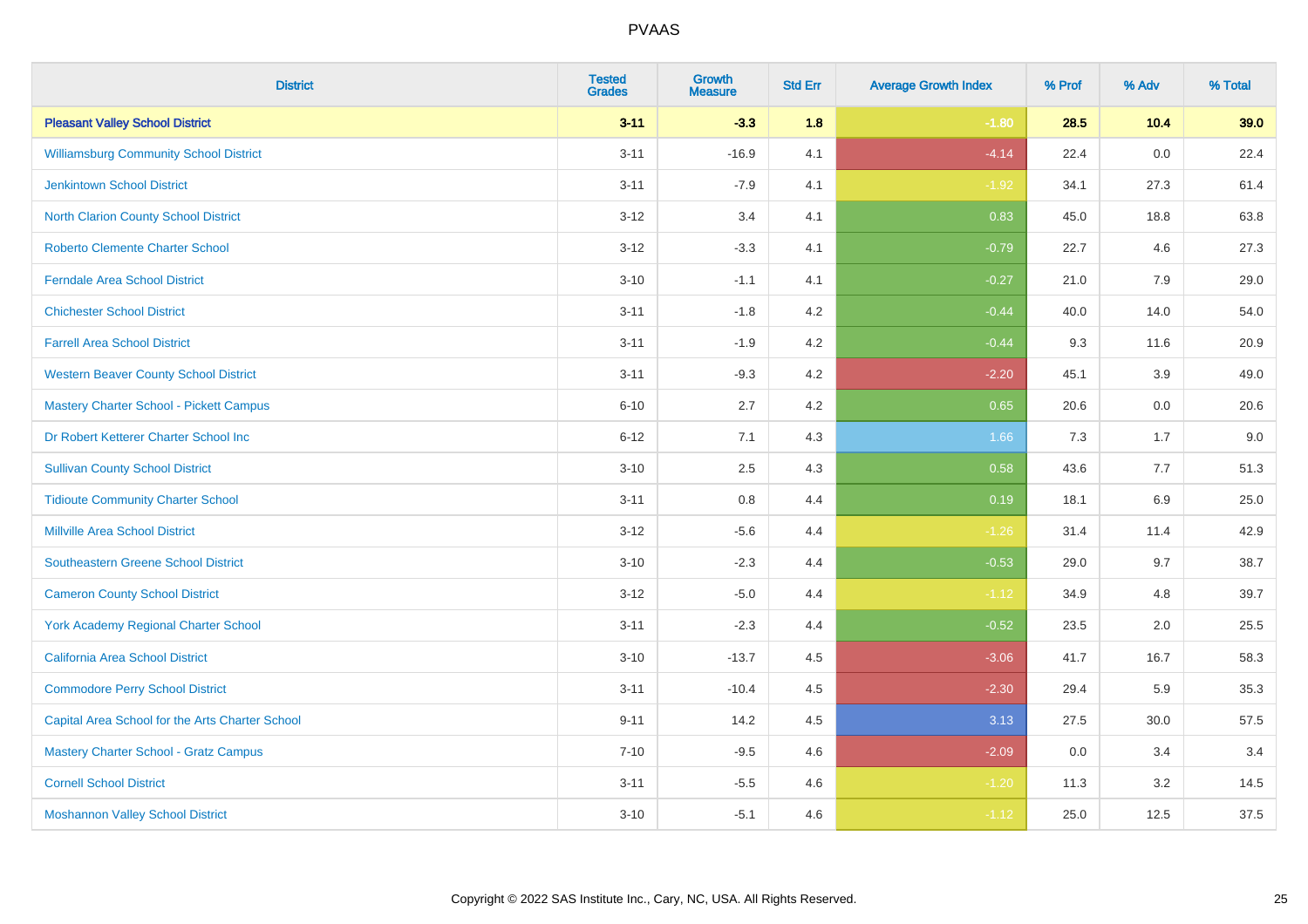| <b>District</b>                                 | <b>Tested</b><br><b>Grades</b> | <b>Growth</b><br><b>Measure</b> | <b>Std Err</b> | <b>Average Growth Index</b> | % Prof | % Adv   | % Total |
|-------------------------------------------------|--------------------------------|---------------------------------|----------------|-----------------------------|--------|---------|---------|
| <b>Pleasant Valley School District</b>          | $3 - 11$                       | $-3.3$                          | 1.8            | $-1.80$                     | 28.5   | 10.4    | 39.0    |
| <b>Northern Potter School District</b>          | $3 - 12$                       | 6.8                             | 4.6            | 1.48                        | 30.6   | 11.1    | 41.7    |
| <b>Avella Area School District</b>              | $3 - 12$                       | 1.6                             | 4.7            | 0.34                        | 34.8   | 7.2     | 42.0    |
| <b>Hanover Area School District</b>             | $3 - 11$                       | $-14.7$                         | 4.7            | $-3.13$                     | 12.1   | 3.0     | 15.2    |
| <b>Forbes Road School District</b>              | $3 - 11$                       | $-11.5$                         | 4.7            | $-2.43$                     | 23.1   | 10.3    | 33.3    |
| <b>Forest Area School District</b>              | $3 - 11$                       | $-1.8$                          | 4.7            | $-0.37$                     | 18.9   | 15.1    | 34.0    |
| <b>Evergreen Community Charter School</b>       | $6 - 11$                       | $-1.1$                          | 4.7            | $-0.23$                     | 34.6   | 26.9    | 61.5    |
| <b>Fannett-Metal School District</b>            | $3 - 11$                       | $-22.3$                         | 4.8            | $-4.65$                     | 16.4   | 6.6     | 23.0    |
| <b>Tulpehocken Area School District</b>         | $3 - 12$                       | 1.0                             | 4.9            | 0.20                        | 11.5   | 23.1    | 34.6    |
| <b>Clairton City School District</b>            | $3 - 11$                       | $-1.6$                          | 5.0            | $-0.32$                     | 3.8    | $0.5\,$ | 4.4     |
| <b>Harmony Area School District</b>             | $3 - 10$                       | $-5.7$                          | 5.0            | $-1.13$                     | 33.3   | 0.0     | 33.3    |
| <b>Keystone Education Center Charter School</b> | $3 - 12$                       | $-6.5$                          | 5.1            | $-1.28$                     | 0.0    | 0.0     | 0.0     |
| <b>Upper Dauphin Area School District</b>       | $3 - 11$                       | 16.5                            | 5.1            | 3.26                        | 37.5   | 26.8    | 64.3    |
| <b>Oswayo Valley School District</b>            | $3 - 12$                       | 9.9                             | 5.1            | 1.93                        | 26.5   | 44.1    | 70.6    |
| <b>Claysburg-Kimmel School District</b>         | $3 - 11$                       | $-1.2$                          | 5.2            | $-0.22$                     | 5.0    | 0.0     | $5.0\,$ |
| <b>Galeton Area School District</b>             | $3 - 11$                       | 5.4                             | 5.4            | 1.01                        | 33.3   | 22.2    | 55.6    |
| <b>Valley Grove School District</b>             | $3 - 10$                       | $-4.0$                          | 5.5            | $-0.72$                     | 68.4   | 15.8    | 84.2    |
| <b>Shanksville-Stonycreek School District</b>   | $3 - 10$                       | $-8.6$                          | 5.5            | $-1.55$                     | 17.6   | 23.5    | 41.2    |
| People For People Charter School                | $3-12$                         | 6.4                             | 5.6            | 1.15                        | 2.4    | 0.0     | 2.4     |
| <b>Monessen City School District</b>            | $3 - 10$                       | $-3.9$                          | 5.6            | $-0.69$                     | 21.0   | 10.5    | 31.6    |
| Urban Pathways 6-12 Charter School              | $6 - 11$                       | $-4.1$                          | 5.7            | $-0.72$                     | 0.0    | 0.0     | 0.0     |
| Mastery Charter School - Thomas Campus          | $3 - 10$                       | 7.9                             | 5.7            | 1.39                        | 12.5   | 0.0     | 12.5    |
| <b>Keystone School District</b>                 | $3 - 11$                       | 7.8                             | 5.7            | 1.37                        | 35.0   | 45.0    | 80.0    |